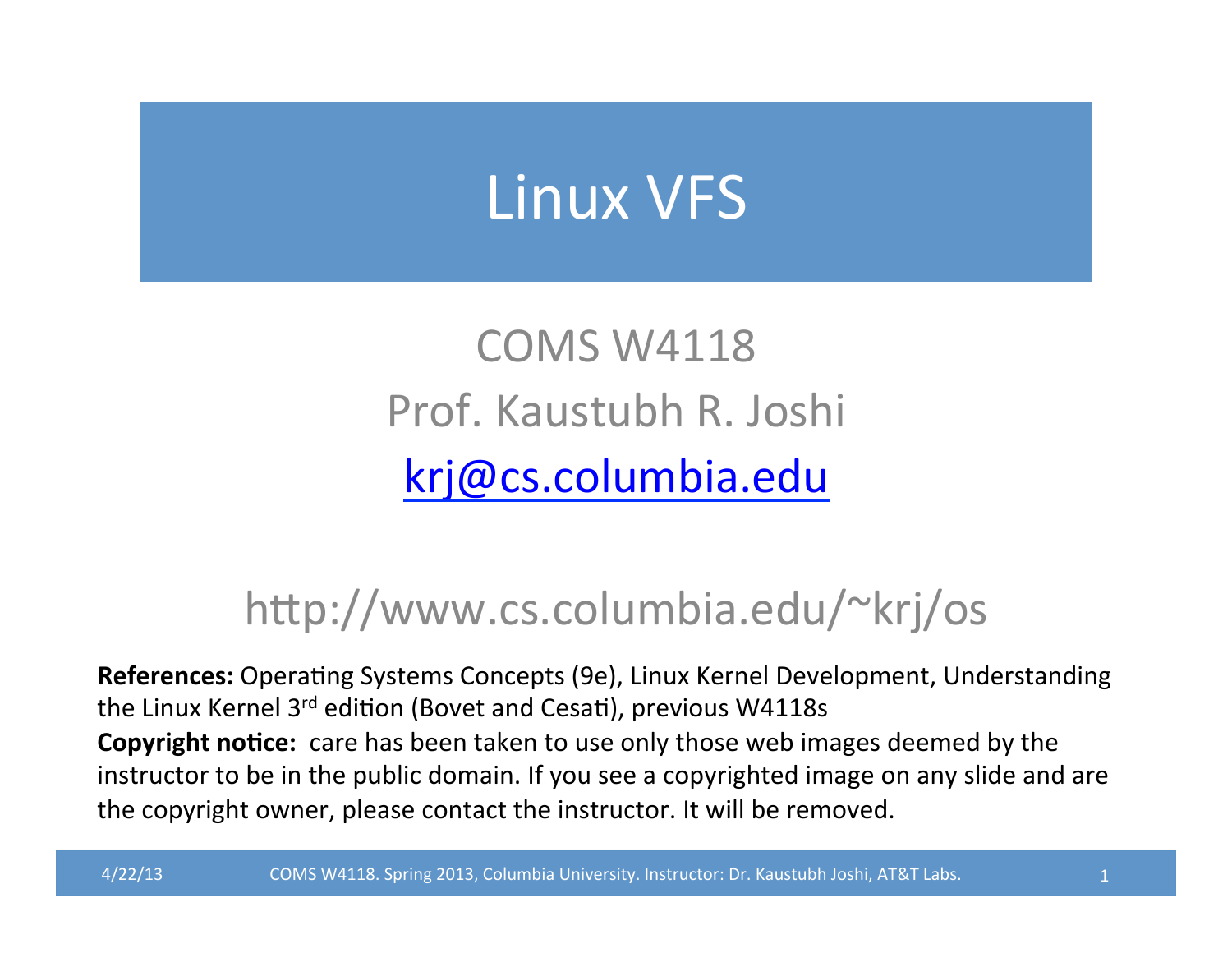### File Systems

- old days "the" filesystem!
- now many filesystem types, many instances
	- need to copy file from NTFS to Ext3
- original motivation NFS support (Sun)
- idea filesystem op abstraction layer (VFS)
	- Virtual File System (aka Virtual Filesystem Switch)
	- $-$  File-related ops determine filesystem type
	- $-$  Dispatch (via function pointers) filesystem-specific op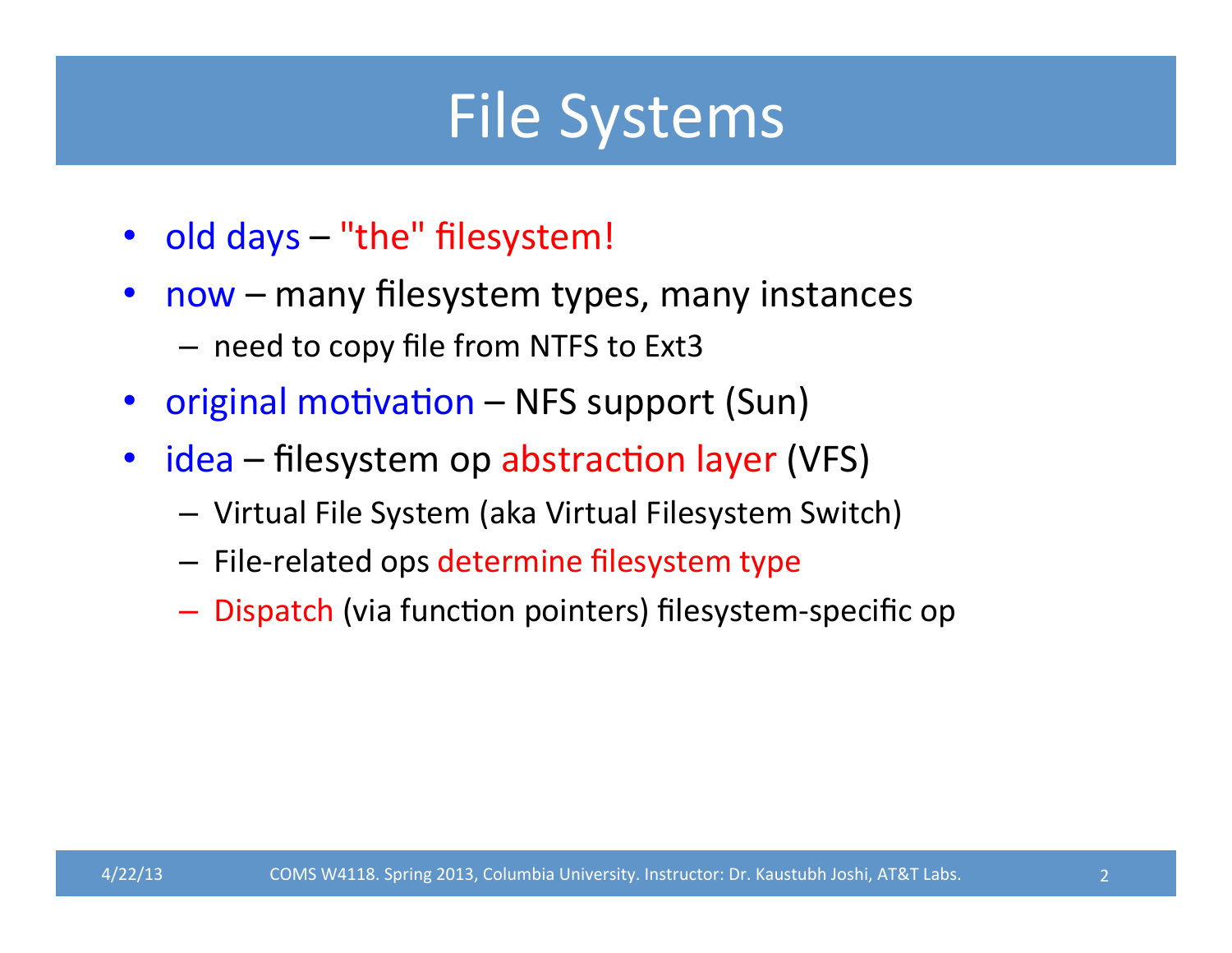### File System Types

- lots and lots of filesystem types!
	- $-$  2.6 has nearly 100 in the standard kernel tree
- examples
	- $-$  standard: Ext2, ufs (Solaris), svfs (SysV), ffs (BSD)
	- $-$  network: RFS, NFS, Andrew, Coda, Samba, Novell
	- $-$  journaling: Ext3, Veritas, ReiserFS, XFS, JFS
	- $-$  media-specific: jffs, ISO9660 (cd), UDF (dvd)
	- $-$  special: /proc, tmpfs, sockfs, etc.
- proprietary
	- $-$  MSDOS, VFAT, NTFS, Mac, Amiga, etc.
- new generation for Linux
	- Ext3, ReiserFS, XFS, JFS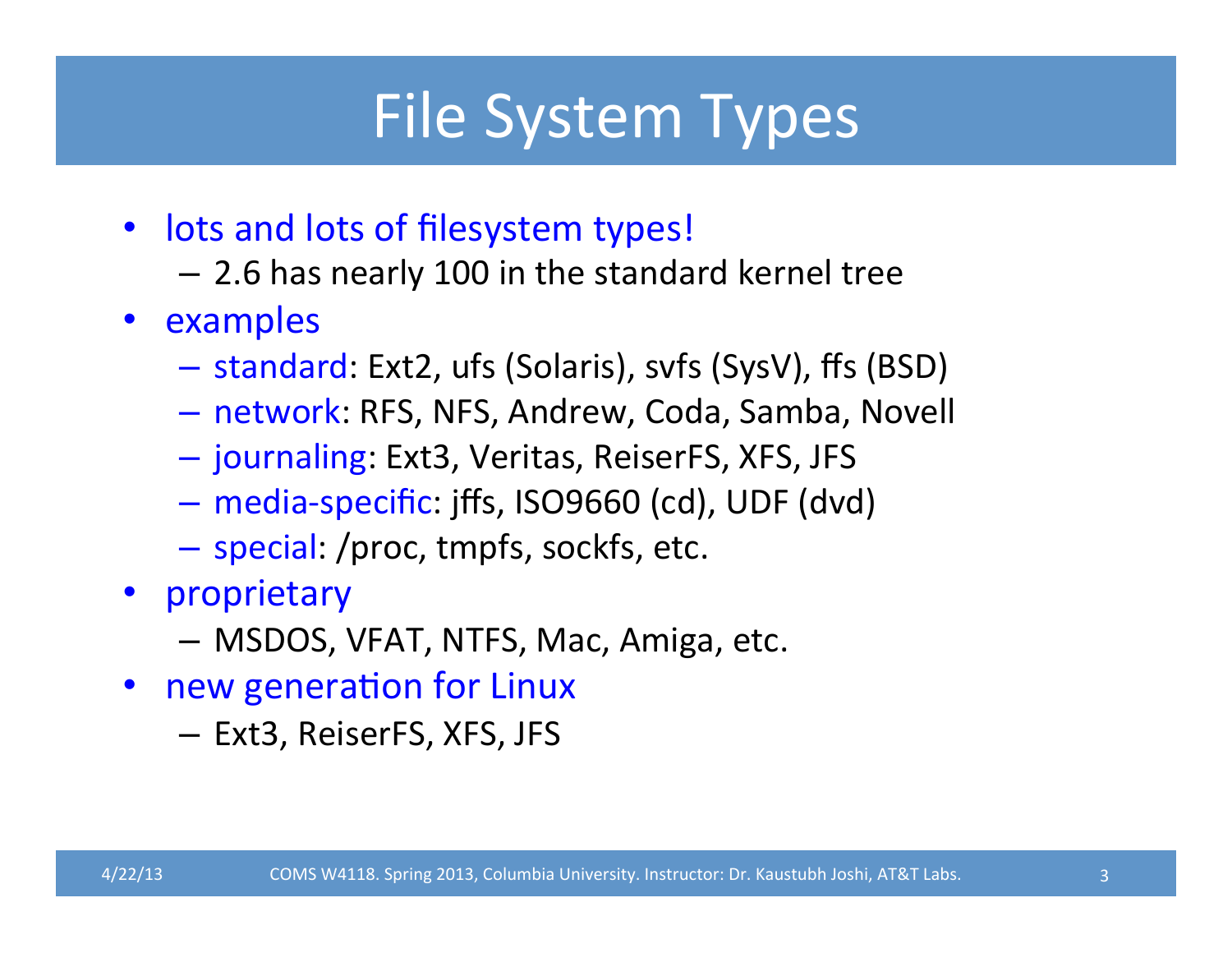### (VFS) Virtual File System

- Object-oriented way of implementing FSs
- Same API for different types of file systems
	- $-$  Separates file-system generic operations from implementation details
	- $-$  Implementation can be one of many file systems types, or network file system
	- $-$  Then dispatches operation to appropriate file system implementation routines
- Syscalls program to VFS API rather than specific FS interface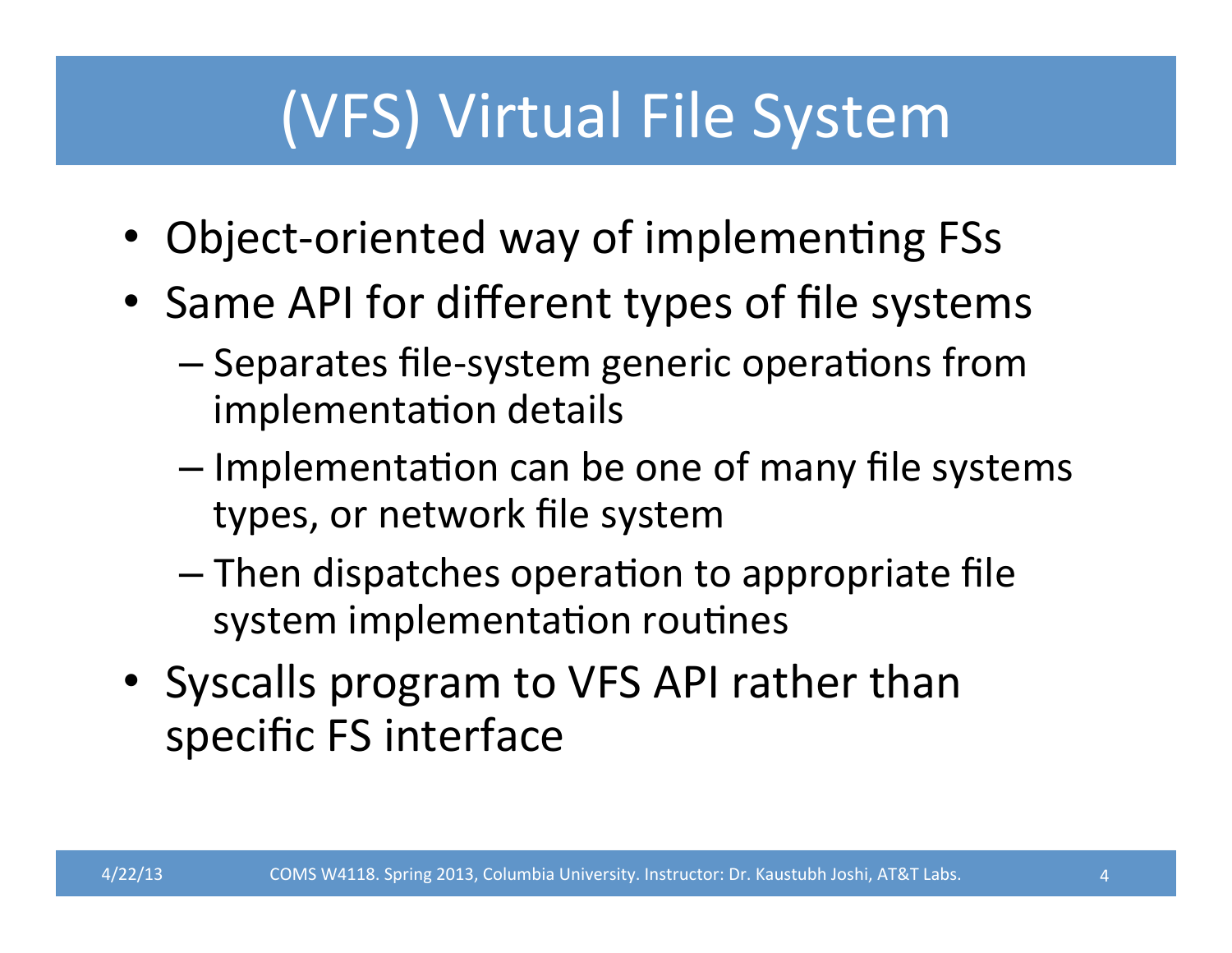## Linux Virtual File System (VFS)



- Very flexible use cases:
	- $-$  User files remote and system files local? No problem.
	- $-$  Boot from USB? Network? RAM? No problem.
	- $-$  Boot from another file? No problem.
	- $-$  Interesting FSes: sshfs, gmailfs, FUSE (user space FS)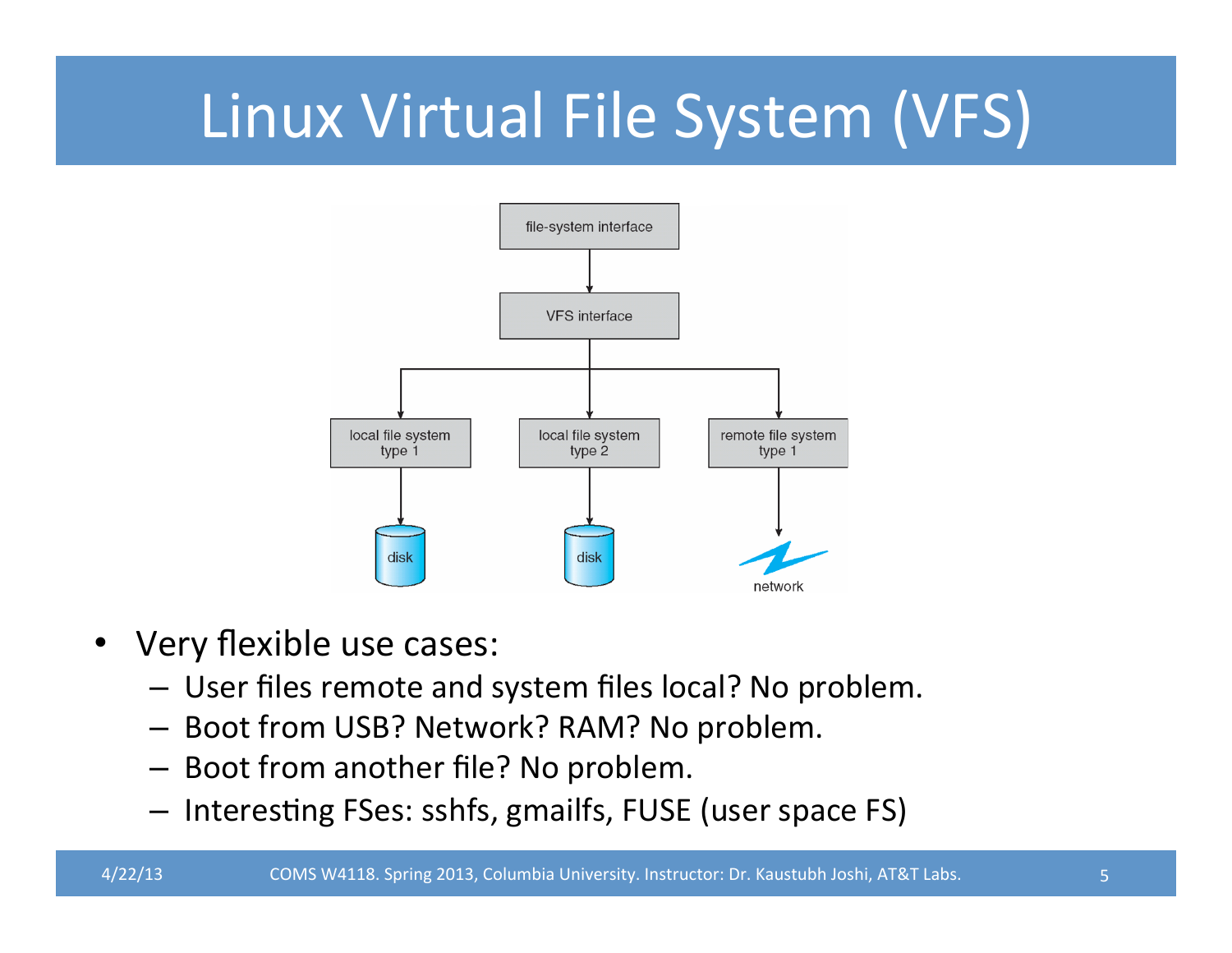### **VFS Stakeholders**

- VFS Objects
	- $-$  inode, file, superblock, dentry
	- VFS defines which ops on each object
	- $-$  Each object has a pointer to a function table
		- Addresses of routines to implement that function on that object
- VFS Users
	- $-$  System calls that provide file related services
	- $-$  Use VFS function pointer and objects only
- VFS Implementers
	- $-$  File systems that translate VFS ops into native operations
	- $-$  Store on disk, send over network, etc.
	- $-$  Provide the functions pointer to by function pointers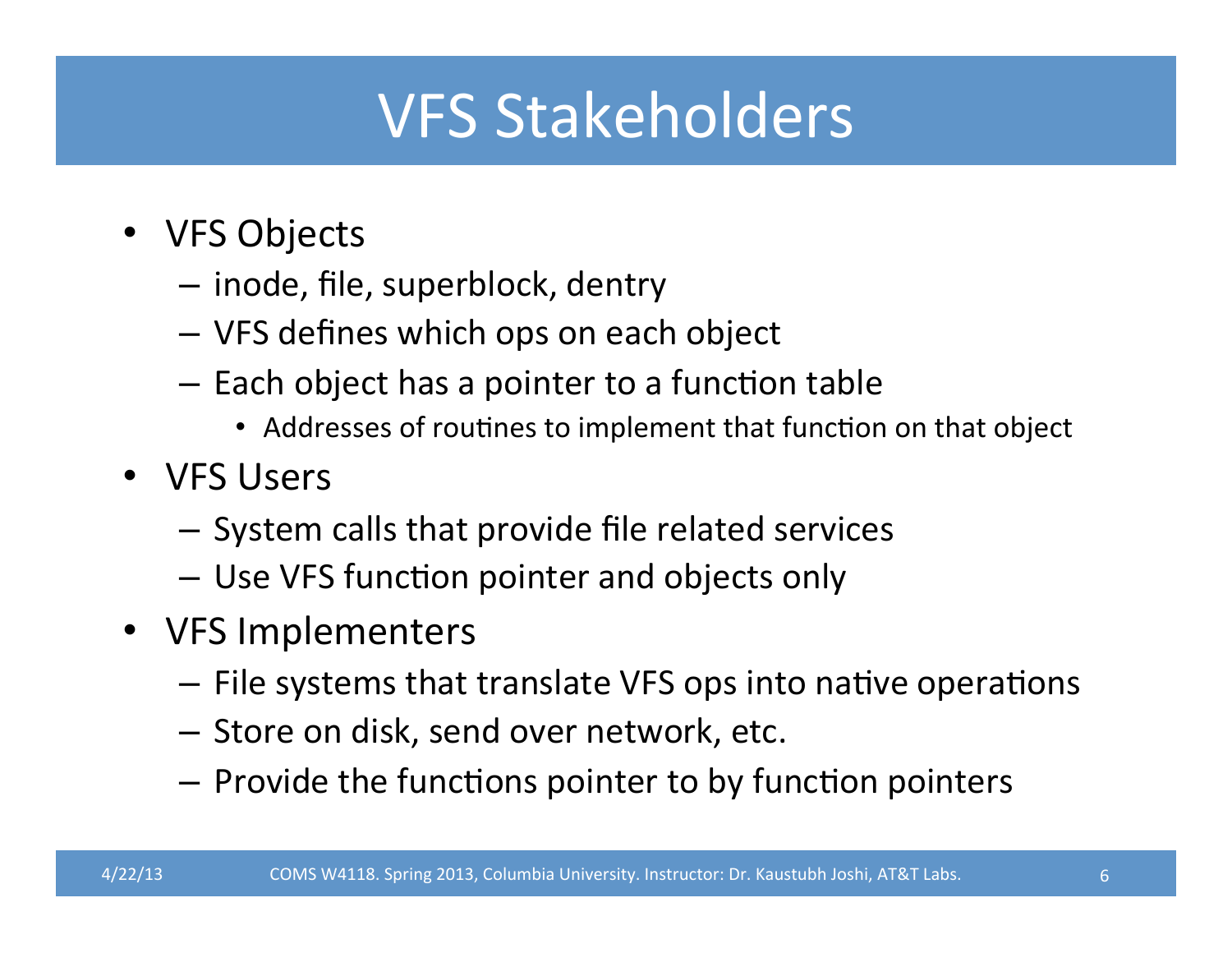### Linux File System Model

- basically UNIX file semantics
	- $-$  File systems are mounted at various points
	- $-$  Files identified by device inode numbers
- VFS layer just dispatches to fs-specific functions
	- $-$  libc read() -> sys read()
		- what type of filesystem does this file belong to?
		- call filesystem (fs) specific read function
		- maintained in open file object (file)
	- $-$  example: file->f op->read(...)
- similar to device abstraction model in UNIX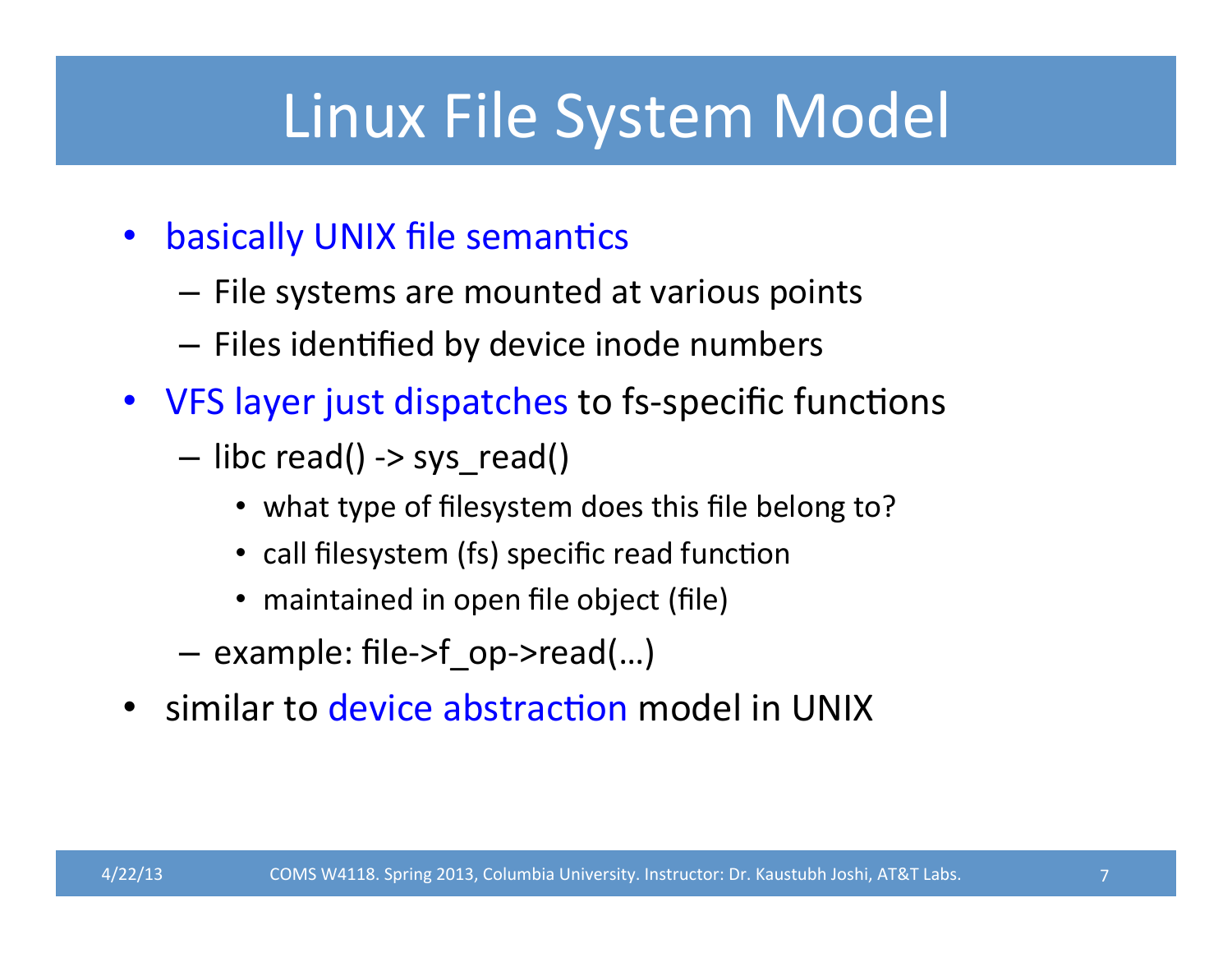#### VFS Users

- fundamental UNIX abstractions
	- $-$  files (everything is a file)
		- ex: /dev/ttyS0 device as a file
		- ex: /proc/123 process as a file
	- processes
	- users
- lots of syscalls related to files! (~100)
	- most dispatch to filesystem-specific calls
	- some require no filesystem action
		- example:  $lseek(pos) change position in file$
	- others have default VFS implementations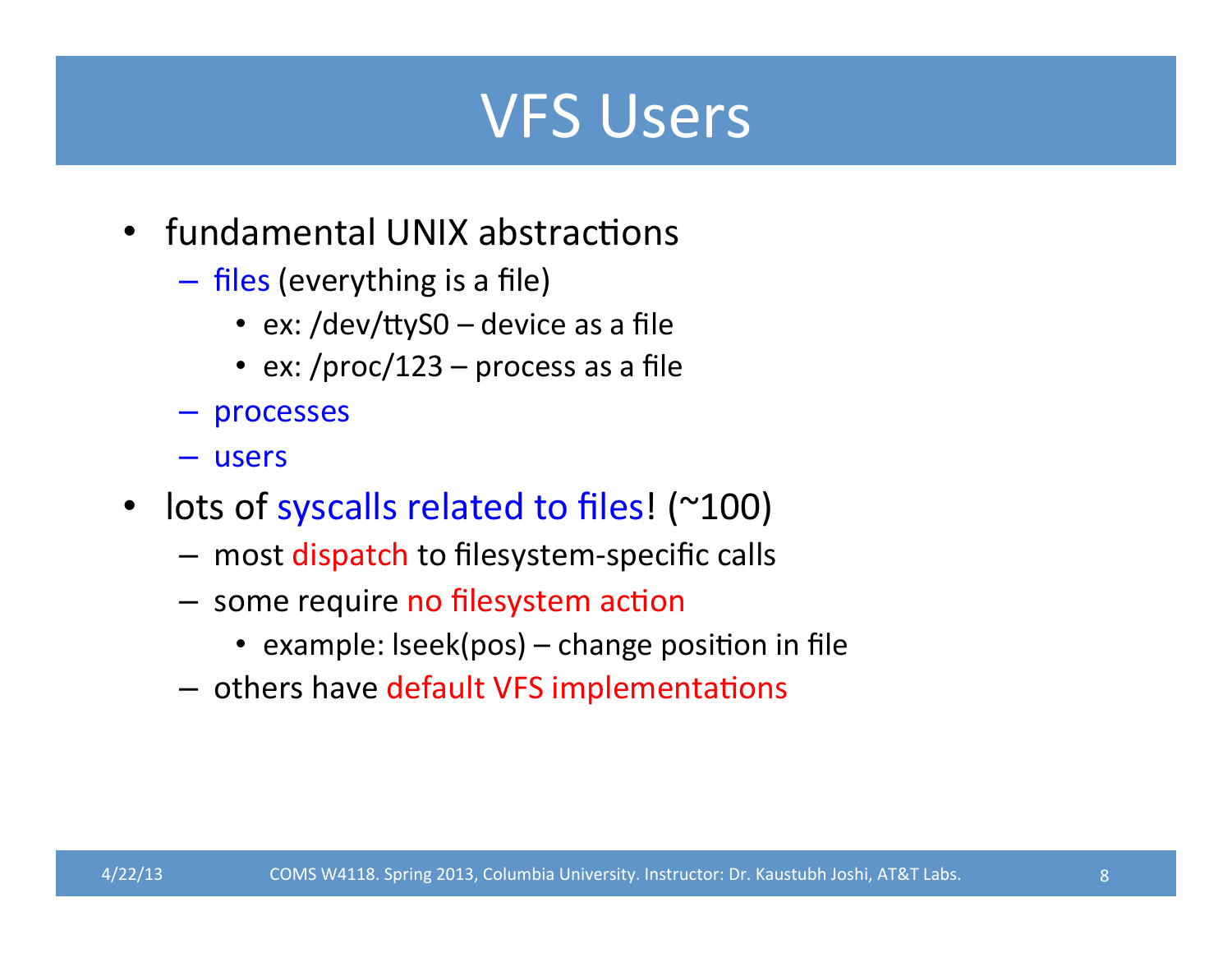### VFS System Calls

- filesystem ops mounting, info, flushing, chroot, pivot\_root
- directory ops chdir, getcwd, link, unlink, rename, symlink
- file ops open/close, (p)read(v)/(p)write(v), seek, truncate, dup fcntl, creat,
- inode ops stat, permissions, chmod, chown
- memory mapping files mmap, munmap, madvise, mlock
- wait for input  $-$  poll, select
- flushing  $-$  sync, fsync, msync, fdatasync
- file  $locking flock$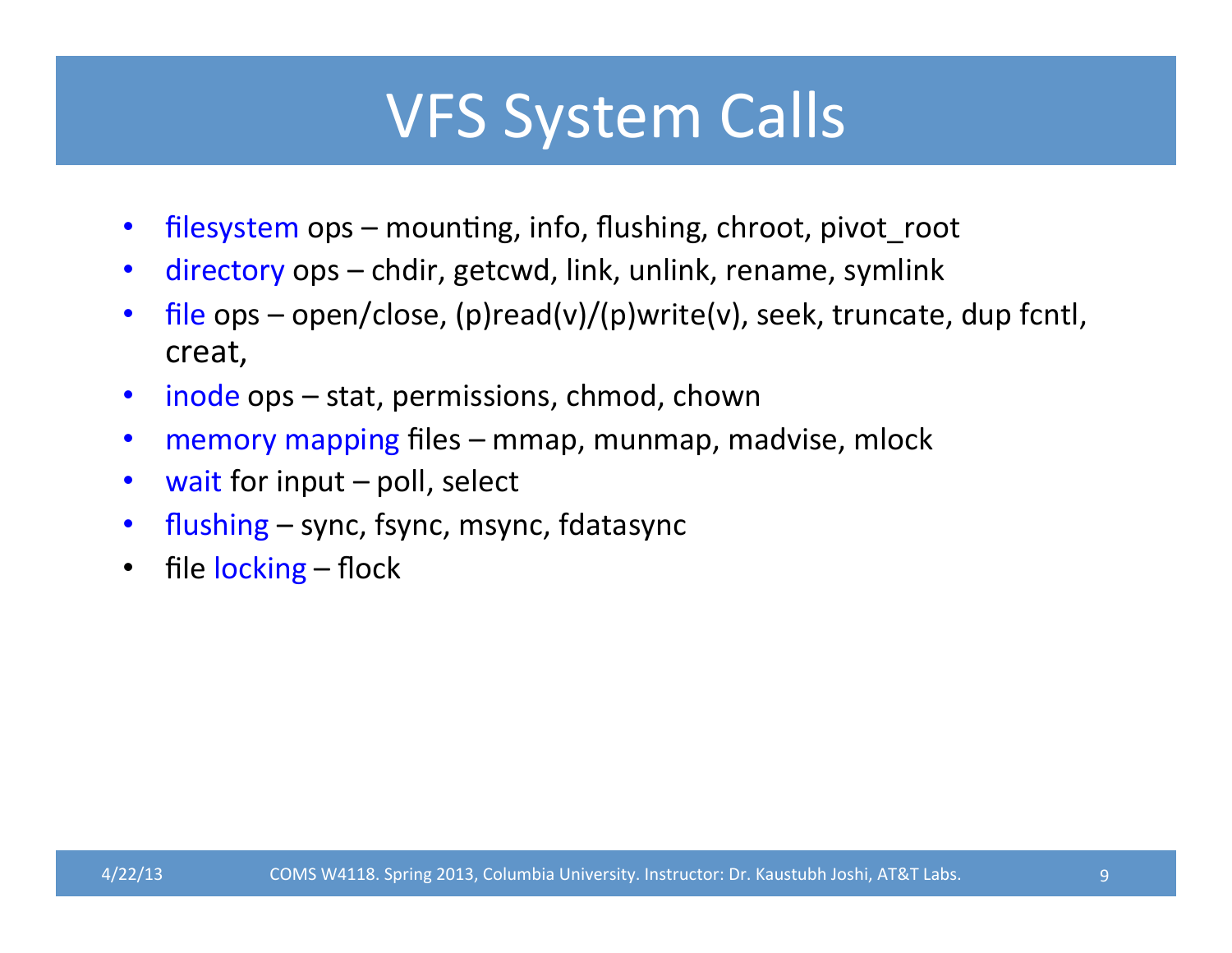### VFS-related Task Fields

- task\_struct fields
	- $-$  fs  $-$  includes root, pwd
		- pointers to dentries
	- $-$  files  $-$  includes file descriptor array fd[]
		- pointers to open file objects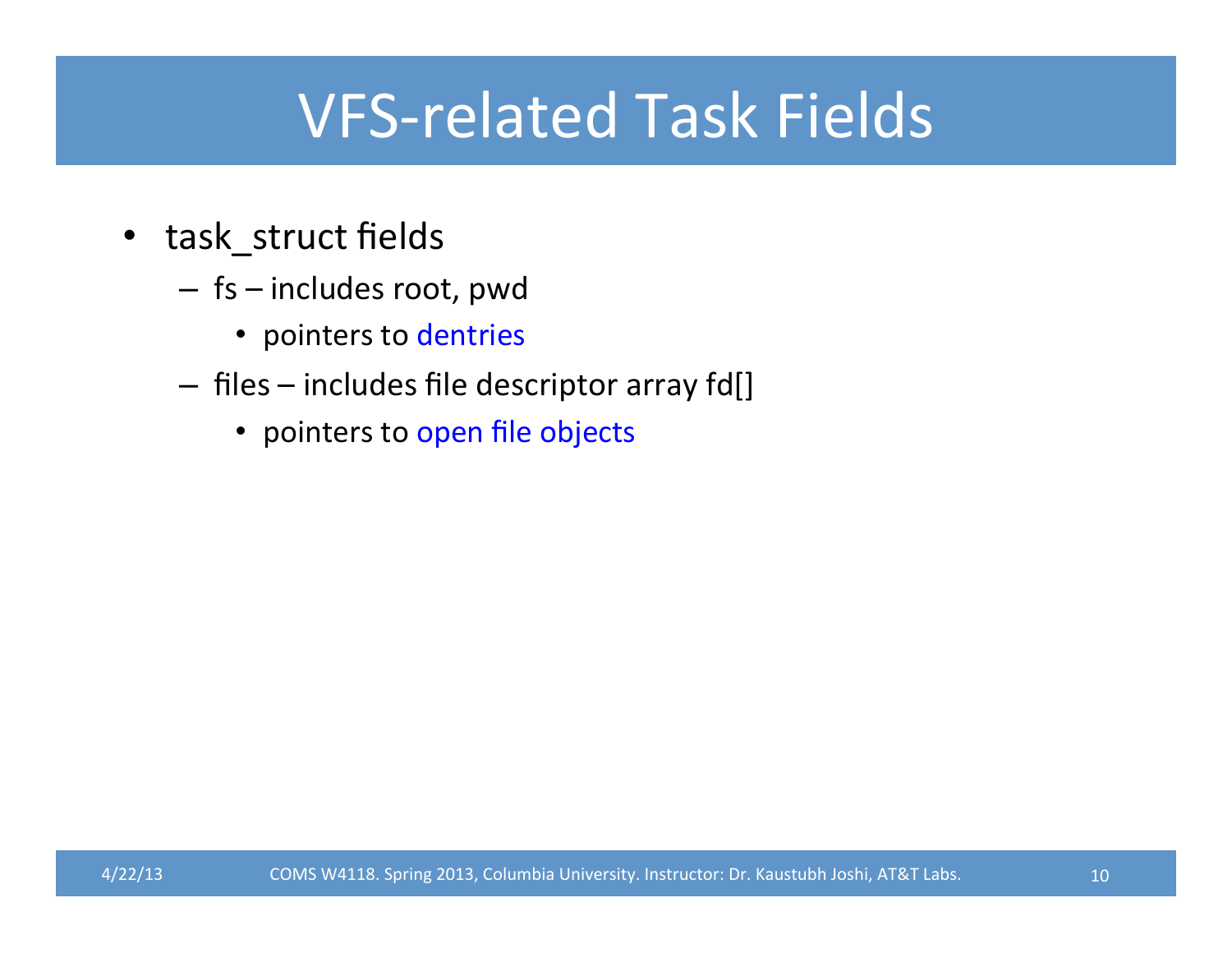### VFS Objects: The Big Four

#### • **struct** file

- $-$  information about an open file
- $-$  includes current position (file pointer)
- **struct dentry**
	- $-$  information about a directory entry
	- $-$  includes name  $+$  inode#
- **struct inode**
	- $-$  unique descriptor of a file or directory
	- $-$  contains permissions, timestamps, block map (data)
	- $-$  inode#: integer (unique per mounted filesystem)
- **struct** superblock
	- $-$  descriptor of a mounted filesystem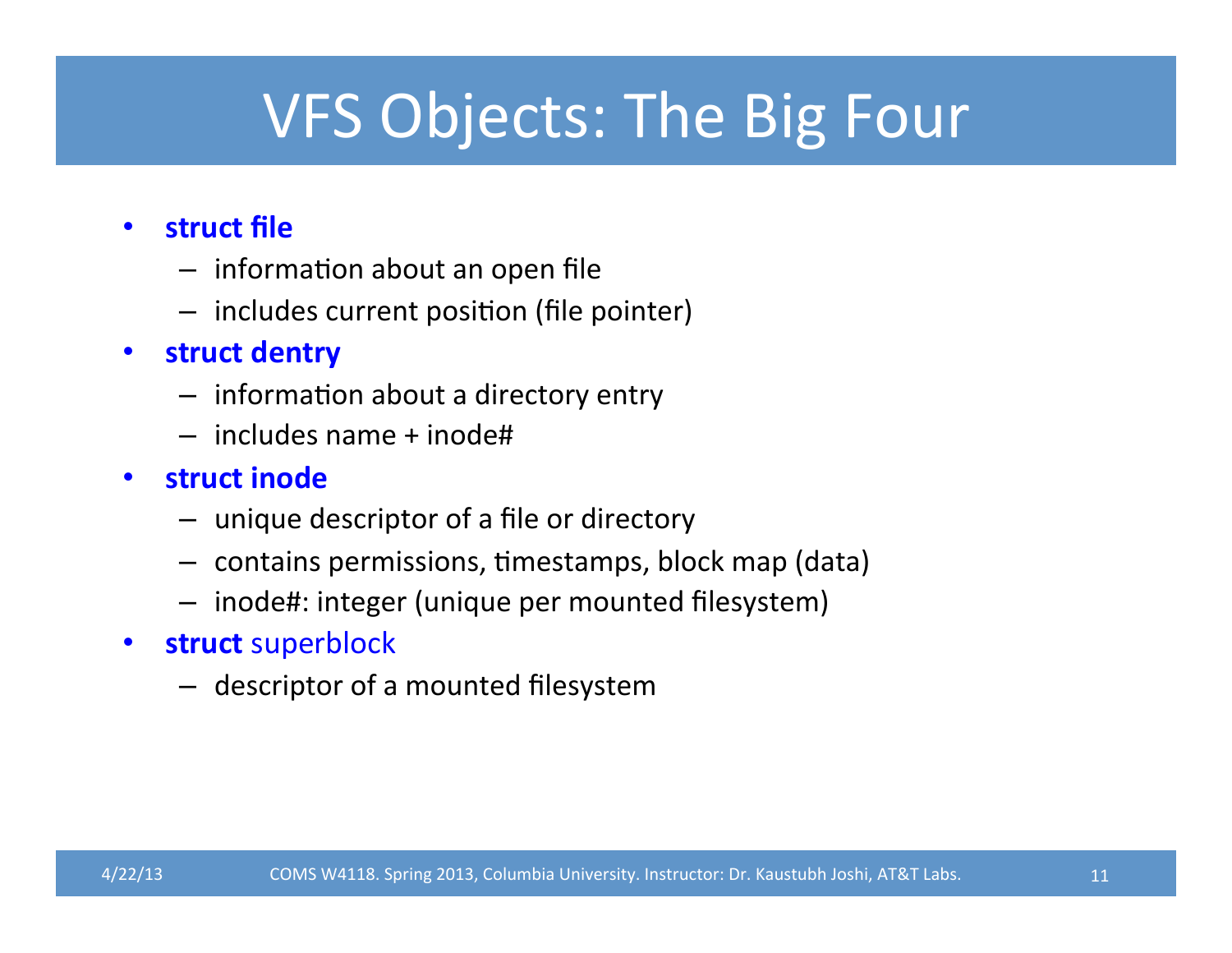#### Two More Data Structures

- struct file\_system\_type
	- $-$  name of file system
	- $-$  pointer to implementing module
	- $-$  including how to read a superblock
	- $-$  On module load, you call register\_file\_system and pass a pointer to this structure
- struct vfsmount
	- $-$  Represents a mounted instance of a particular file system
	- $-$  One super block can be mounted in two places, with different covering sub mounts
	- $-$  Thus lookup requires parent dentry and a vfsmount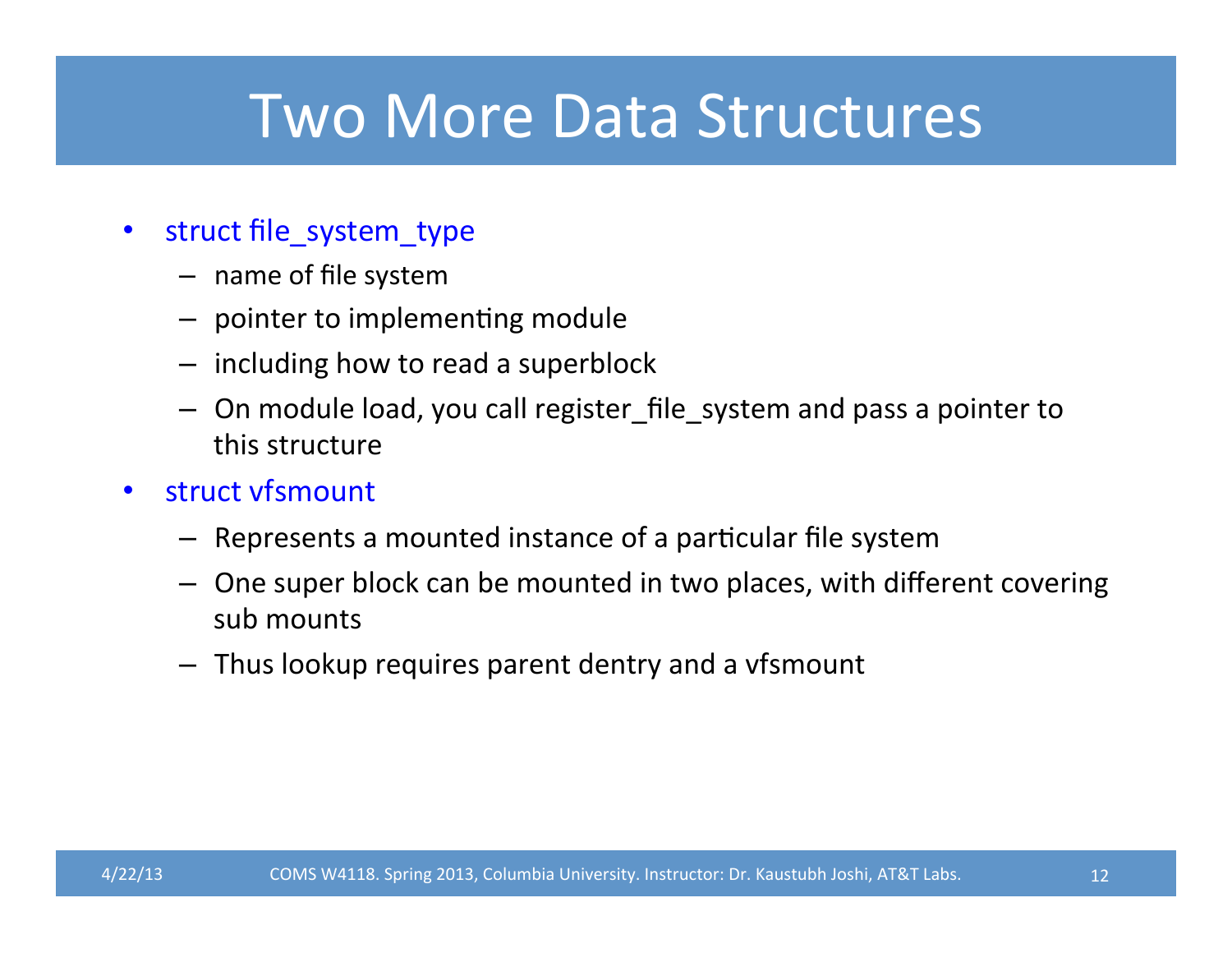#### Data Structure Relationships

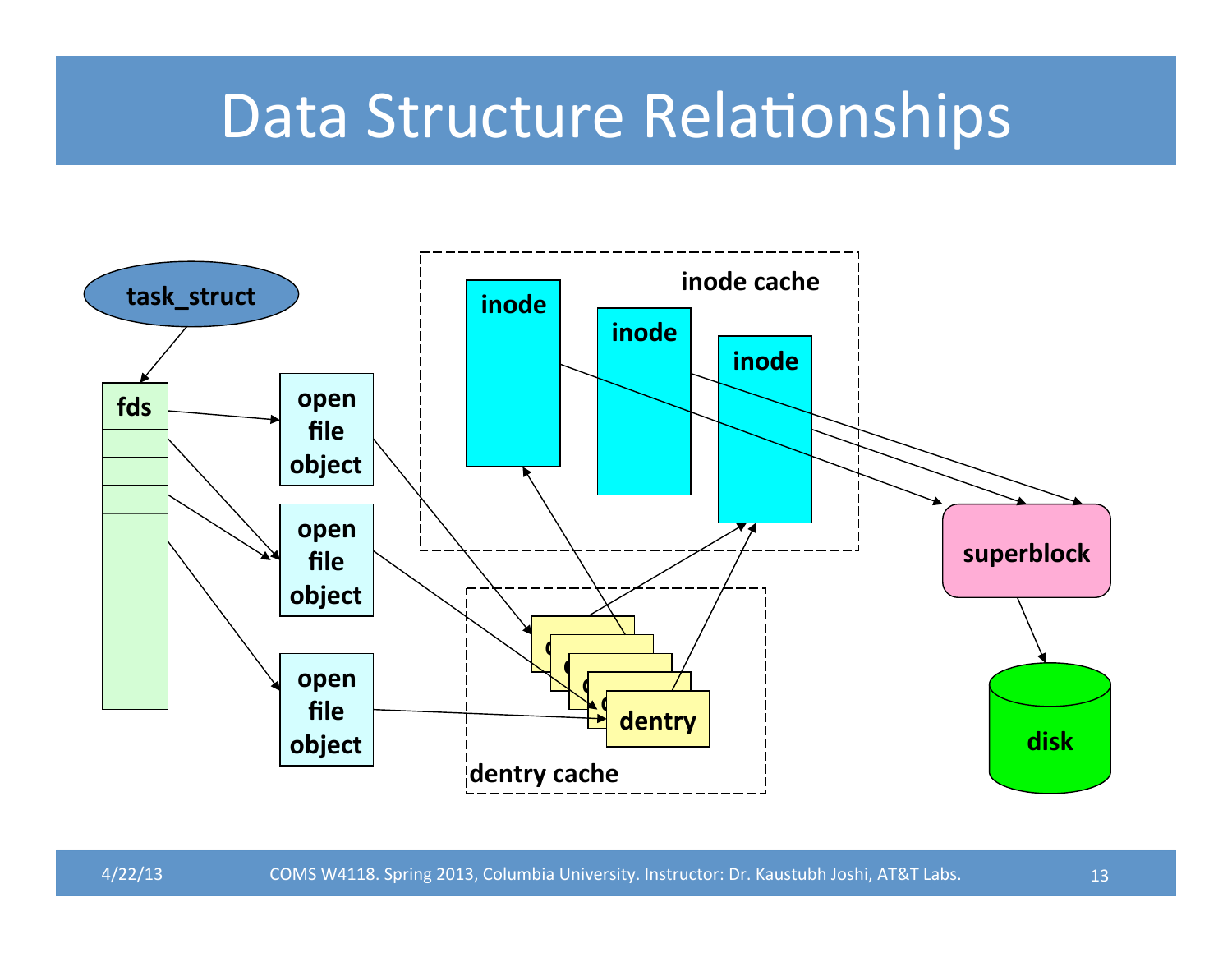#### Data Structure Relationships

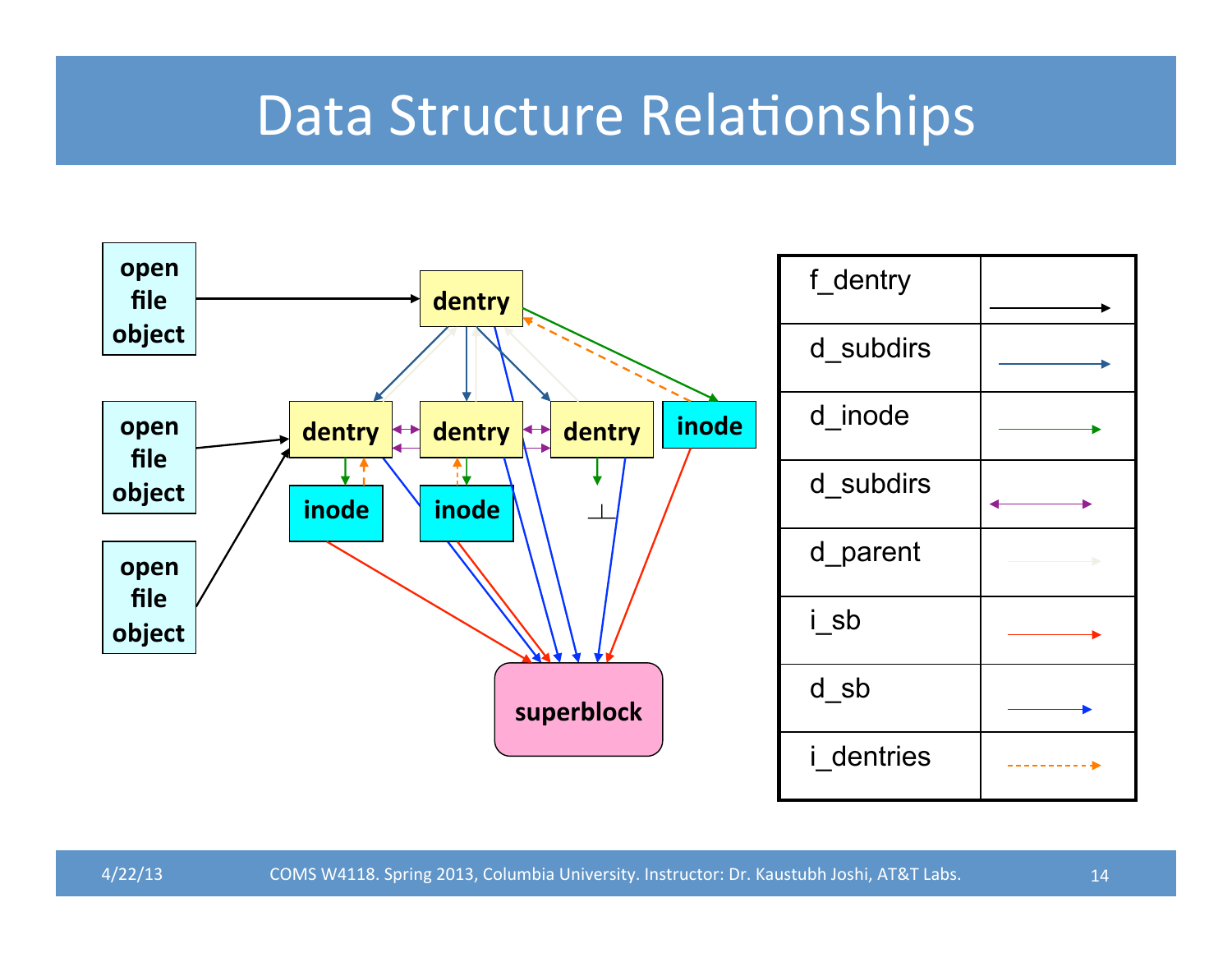### **Sharing Data Structures**

- calling  $dup()$ 
	- shares open file objects
	- $-$  example:  $2 > 81$
- opening the same file twice  $-$ 
	- shares dentries
- opening same file via different hard links  $-$  shares inodes
- mounting same filesystem on different dirs -
	- shares superblocks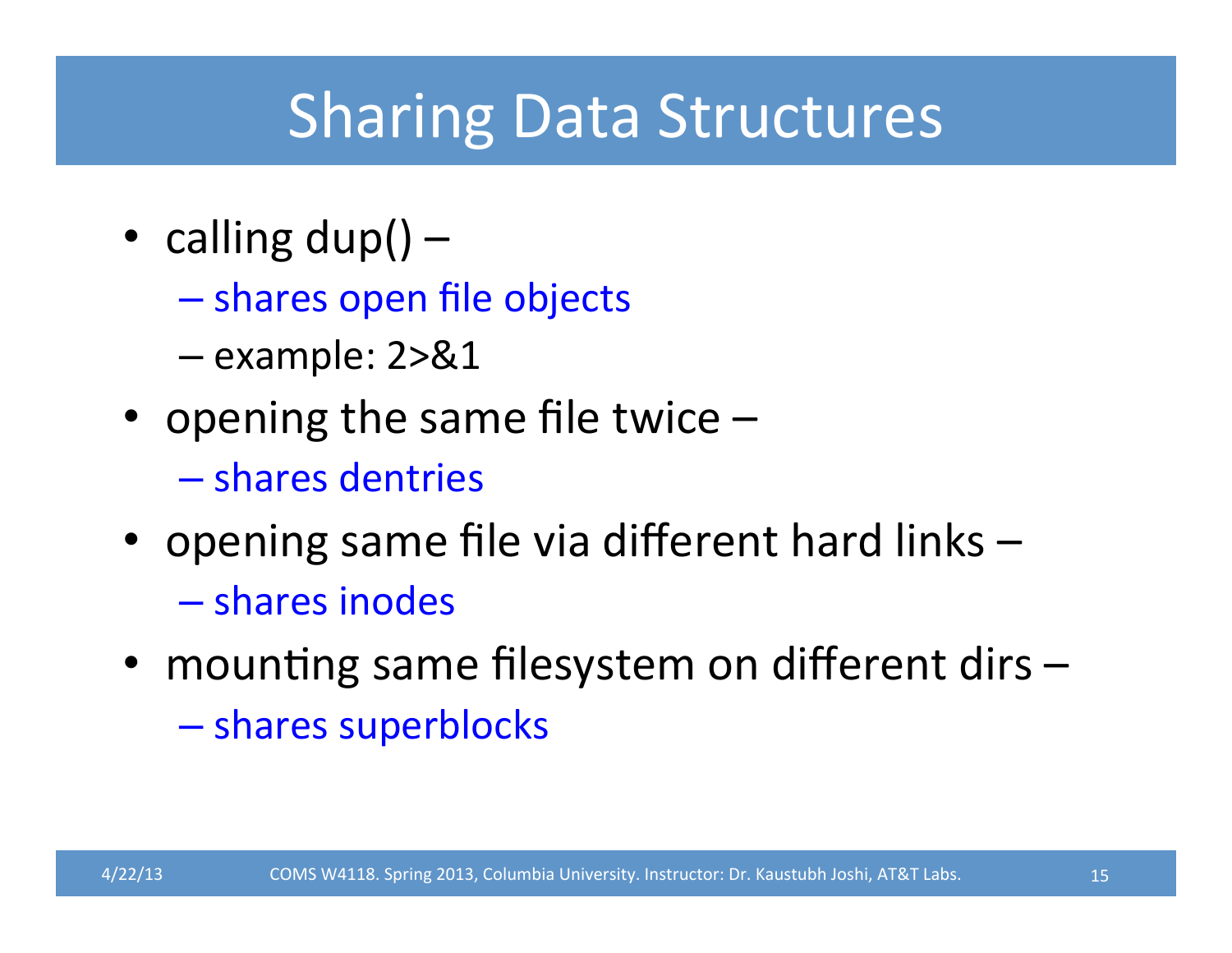### Superblock

- mounted filesystem descriptor
	- $-$  usually first block on disk (after boot block)
	- $-$  copied into (similar) memory structure on mount
		- distinction: disk superblock vs memory superblock
		- dirty bit (s dirt), copied to disk frequently
- important fields
	- $-$  s dev, s bdev device, device-driver
	- s\_blocksize, s\_maxbytes, s\_type
	- $-$  s\_flags, s\_magic, s\_count, s\_root, s\_dquot
	- $-$  s dirty dirty inodes for this filesystem
	- $-$  s\_op  $-$  superblock operations
	- $-$  u filesystem specific data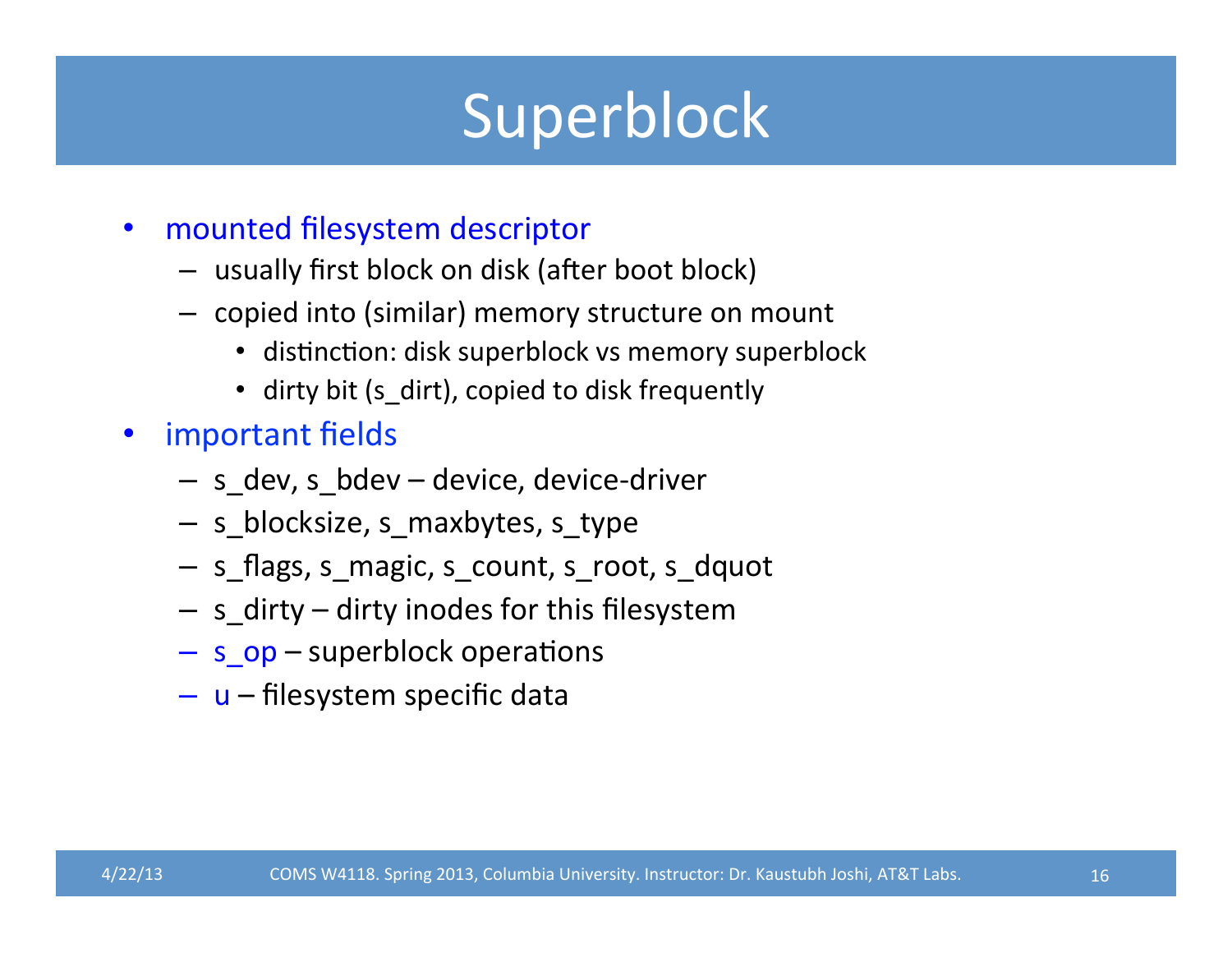### **Superblock Operations**

- filesystem-specific operations
	- read/write/clear/delete inode
	- $-$  write\_super, put\_super (release)
		- no get\_super()! that lives in file\_system\_type descriptor
	- write\_super\_lockfs, unlockfs, statfs
	- file\_handle ops (NFS-related)
	- $-$  show\_options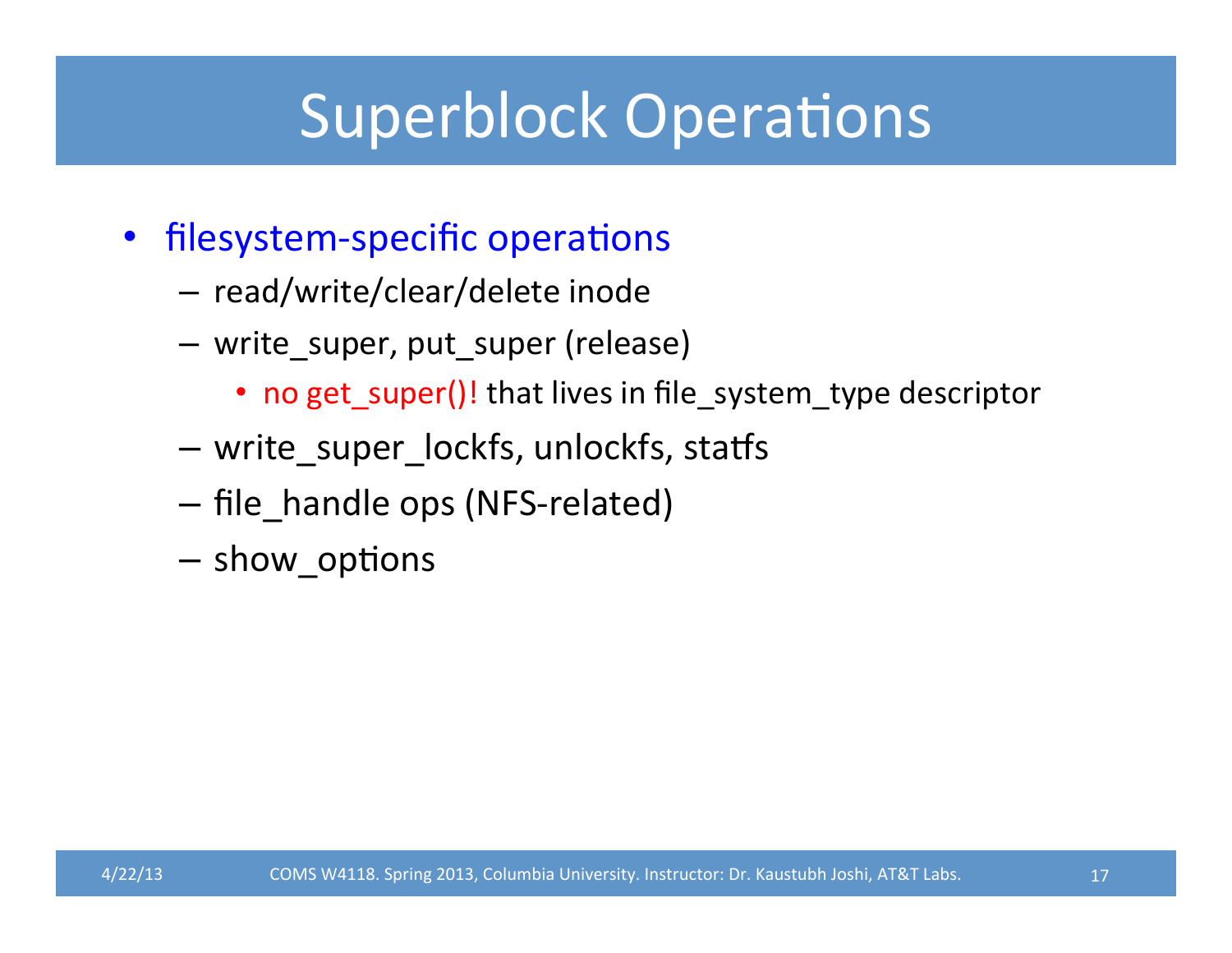### Inode

- "index" node unique file or directory descriptor
	- $-$  meta-data: permissions, owner, timestamps, size, link count
	- $-$  data: pointers to disk blocks containing actual data
		- data pointers are "indices" into file contents (hence "inode")
- inode # unique integer (per-mounted filesystem)
- what about names and paths?
	- high-level fluff on top of a "flat-filesystem"
	- $-$  implemented by directory files (directories)
	- $-$  directory contents: name + inode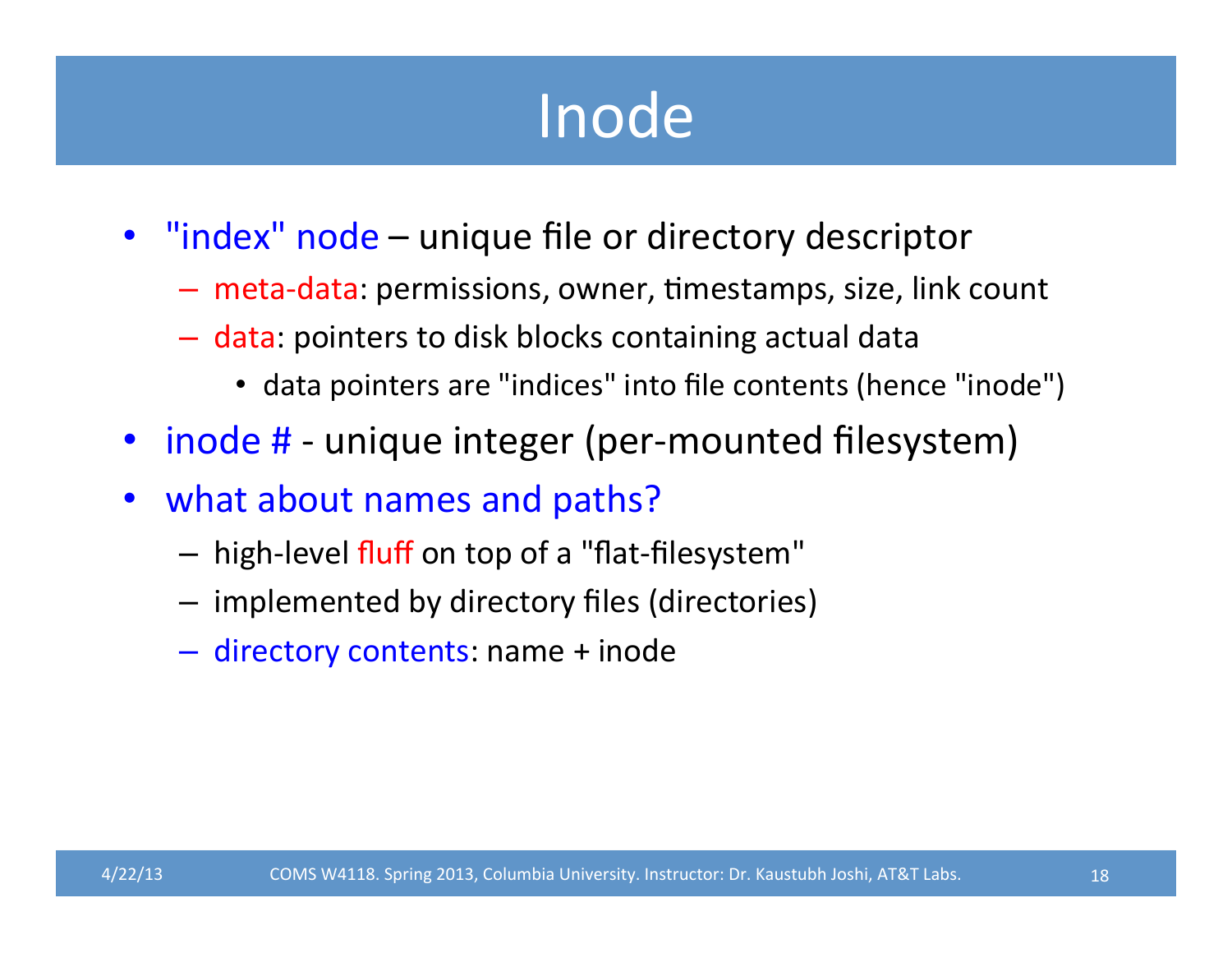### File Links

- UNIX link semantics
	- $-$  hard links multiple dir entries with same inode #
		- equal status; first is not "real" entry
		- file deleted when link count goes to 0
		- restrictions
			- $-$  can't hard link to directories (avoids cycles)
			- or across filesystems
	- soft (symbolic) links little files with pathnames
		- just aliases for another pathname
		- no restrictions, cycles possible, dangling links possible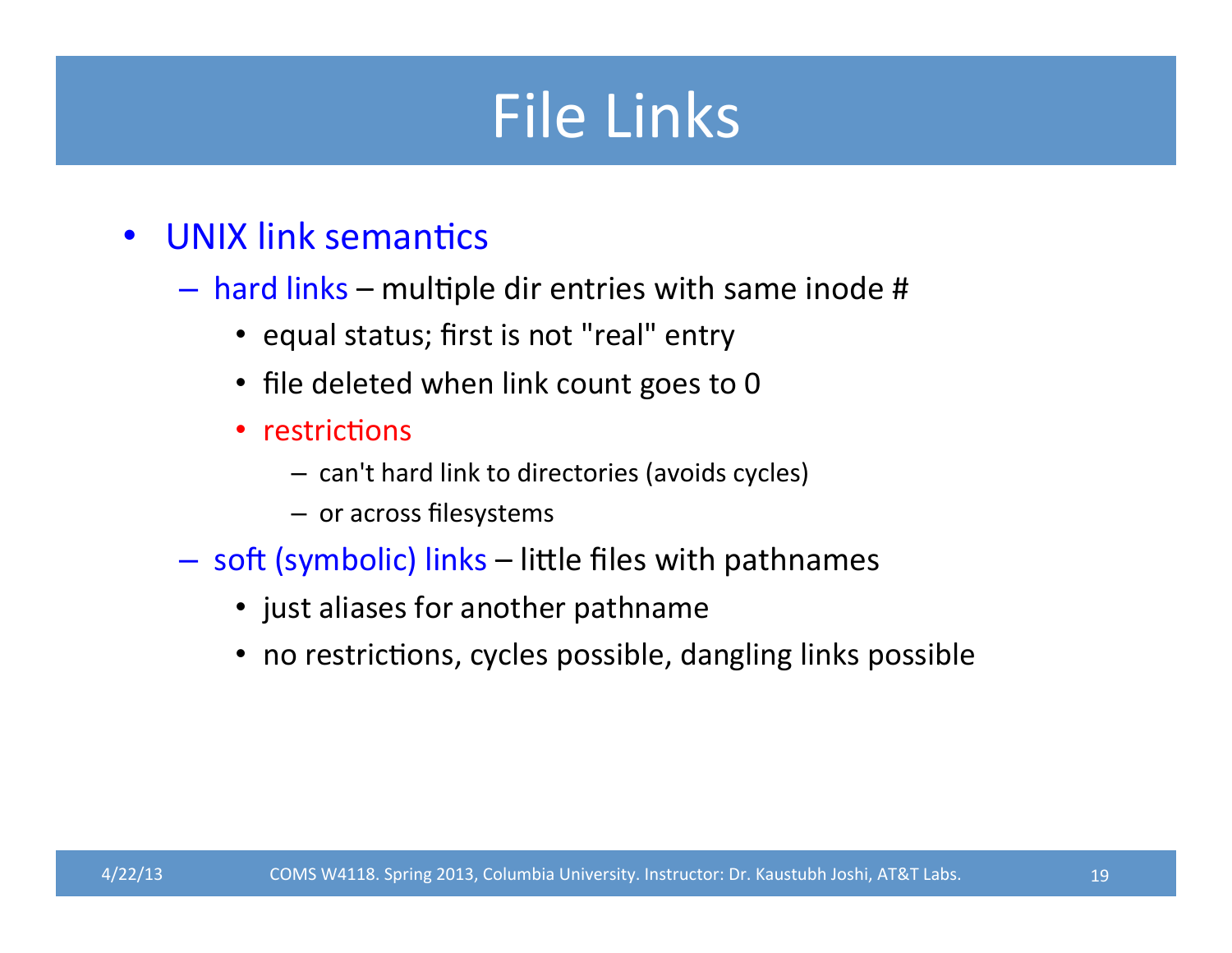### Inode Fields

- large struct (~50 fields)
- important fields
	- $-$  i sb, i ino (number), i nlink (link count)
	- $-$  metadata: i\_mode, i\_uid, i\_gid, i\_size, i\_times
	- $-$  i flock (lock list), i wait (waitq for blocking ops)
	- linkage: i\_hash, i\_list, i\_dentry (aliases)
	- $-$  i op (inode ops), i fop (default file ops)
	- $-$  u (filesystem specific data includes block map!)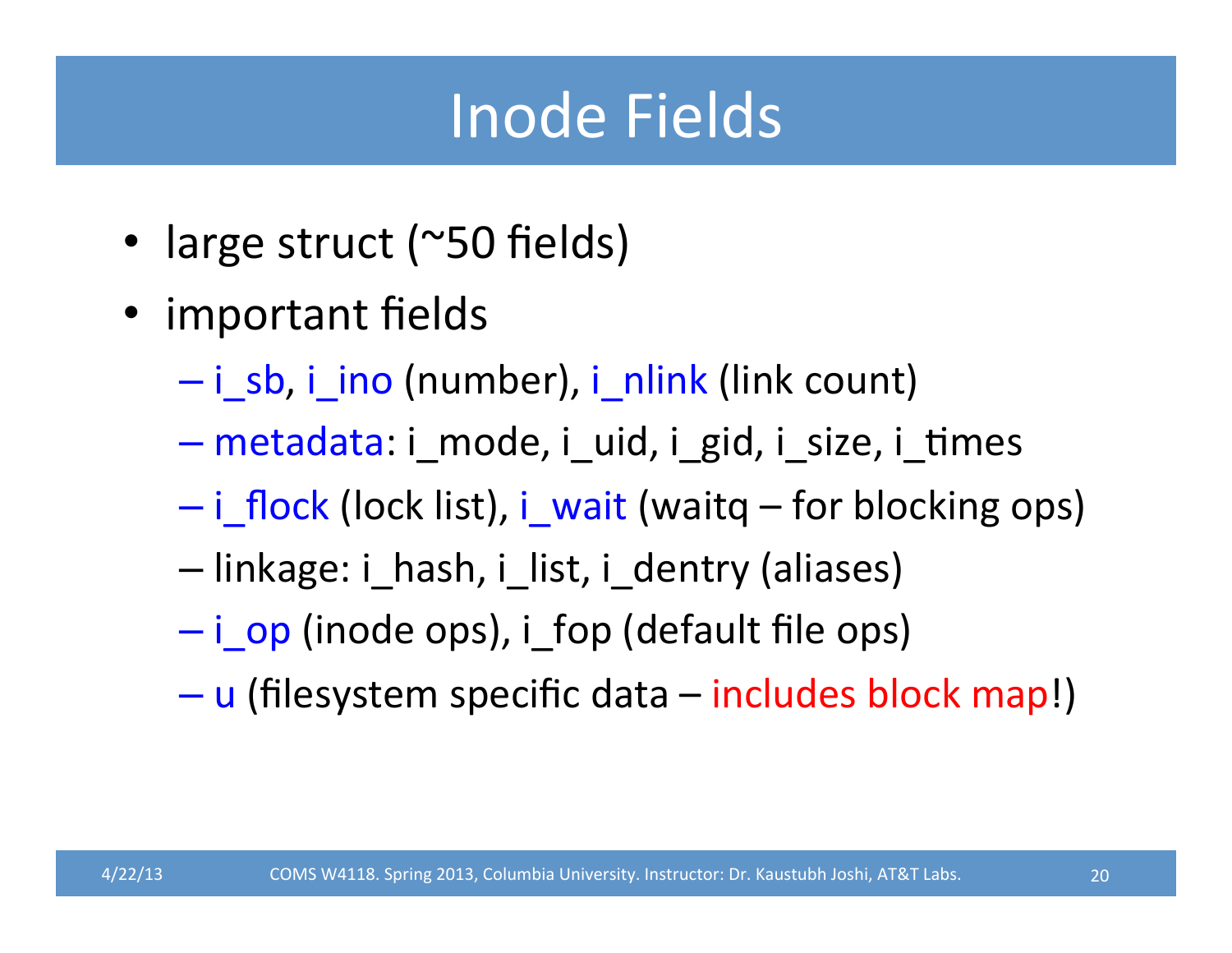### **Inode Operations**

- create  $-$  new inode for regular file
- link/unlink/rename  $-$ 
	- $-$  add/remove/modify dir entry
- symlink, readlink, follow\_link  $-$  soft link ops
- mkdir/rmdir new inode for directory file
- mknod  $-$  new inode for device file
- truncate  $-$  modify file size
- permission check access permissions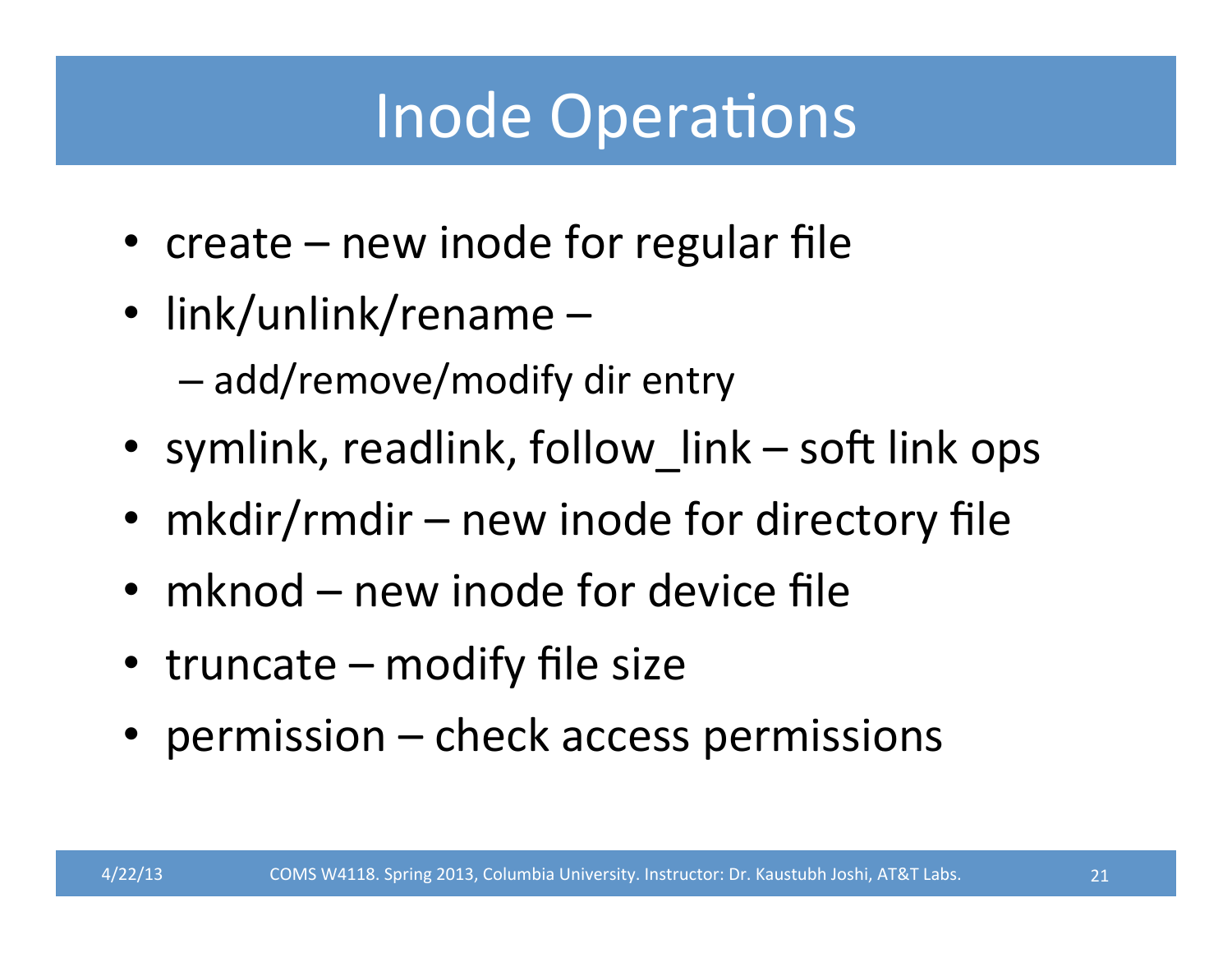# (Open) File Object

- struct file (usual variable name filp)
	- $-$  association between file and process
	- $-$  no disk representation
	- $-$  created for each open (multiple possible, even same file)
	- $-$  most important info: file pointer
- file descriptor (small ints)
	- $-$  index into array of pointers to open file objects
- file object states
	- $-$  unused (memory cache  $+$  root reserve (10))
		- get\_empty\_filp()
	- inuse (per-superblock lists)
- system-wide max on open file objects (~8K)
	- /proc/sys/fs/file-max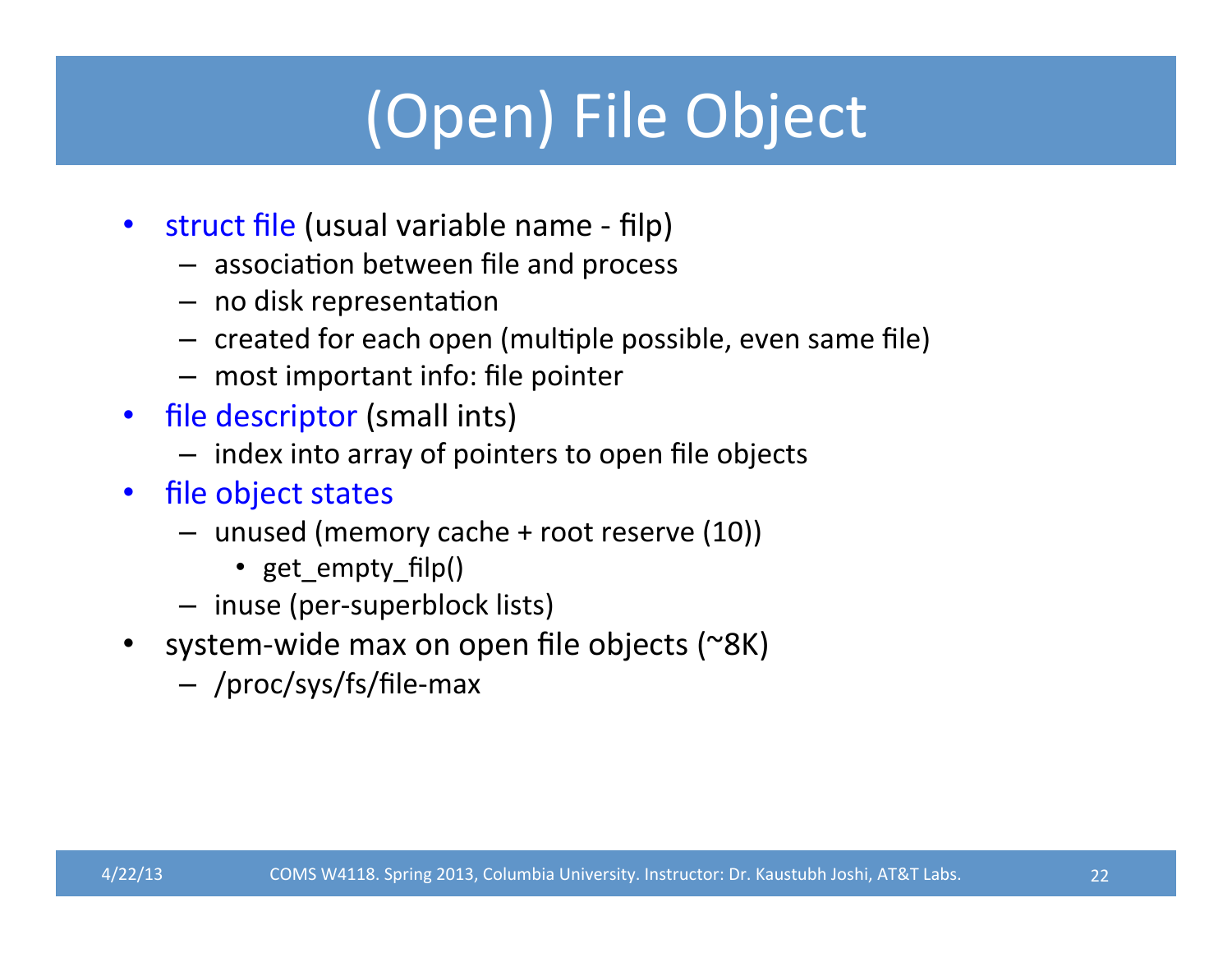## File Object Fields

- important fields
	- $-$  f\_dentry (directory entry of file)
	- $-$  f\_vfsmnt (fs mount point)
	- $-$  f op (fs-specific functions table of function pointers)
	- $-$  f\_count, f\_flags, f\_mode (r/w, permissions, etc.)
	- $-$  f\_pos (current position file pointer)
	- $-$  info for read-ahead (more later)
	- $-$  f uid, f gid, f owner
	- $-$  f\_version (for consistency maintenance)
	- private\_data (fs-specific data)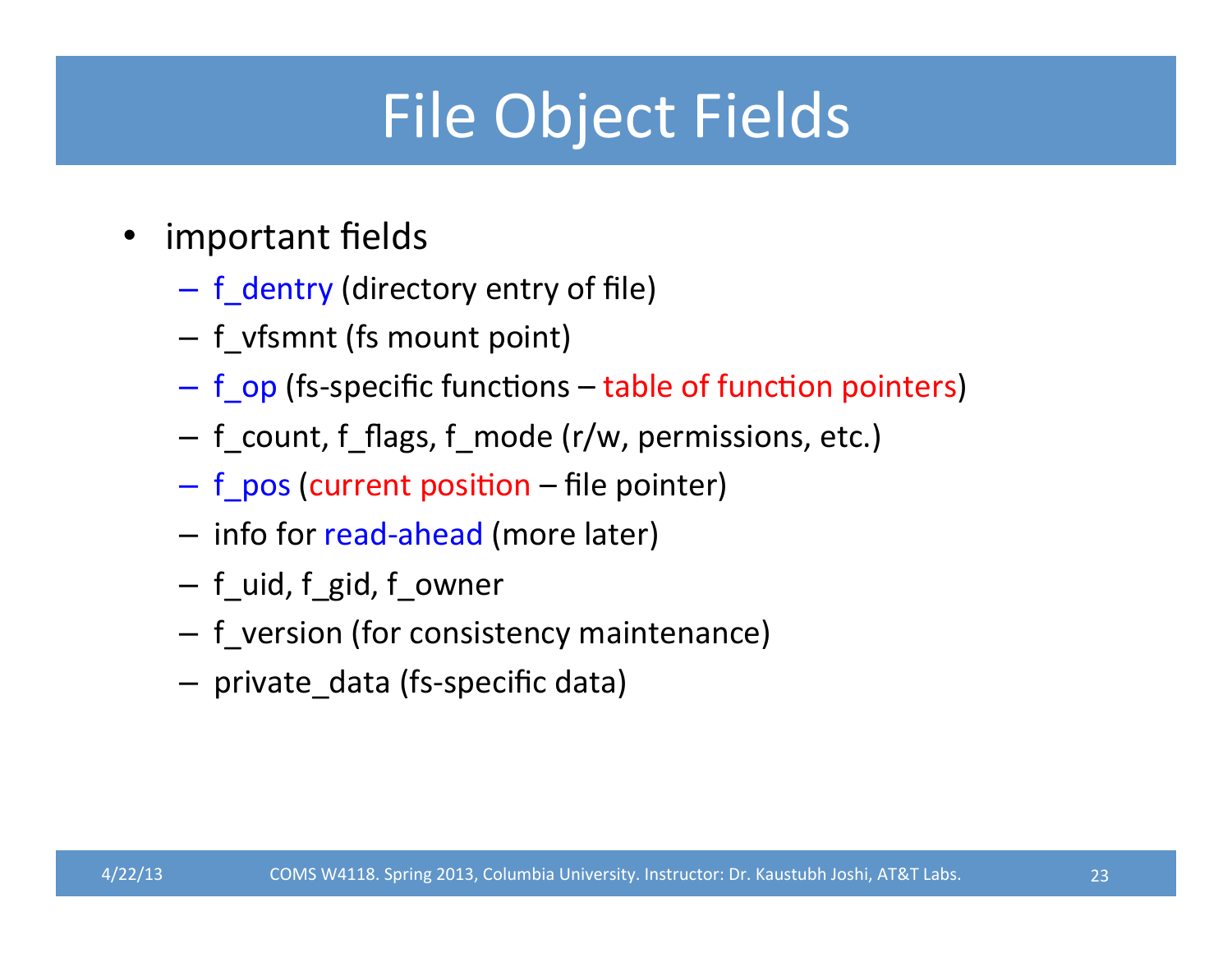### File Object Operations

- f op field  $-$  table of function pointers
	- $-$  copied from inode (i\_fop) initially (fs-specific)
	- $-$  possible to change to customize (per-open)
		- $\bullet$  device-drivers do some tricks like this sometimes
- important operations
	- Ilseek(), read(), write(), readdir(), poll()
	- $-$  ioctl() "wildcard" function for per-fs semantics
	- $-$  mmap(), open(), flush(), release(), fsync()
	- $-$  fasync() turn on/off asynchronous i/o notifications
	- lock() file-locks (more later)
	- $-$  readv(), writev()  $-$  "scatter/gather i/o"
		- read/write with discontiguous buffers (e.g. packets)
	- $-$  sendpage() page-optimized socket transfer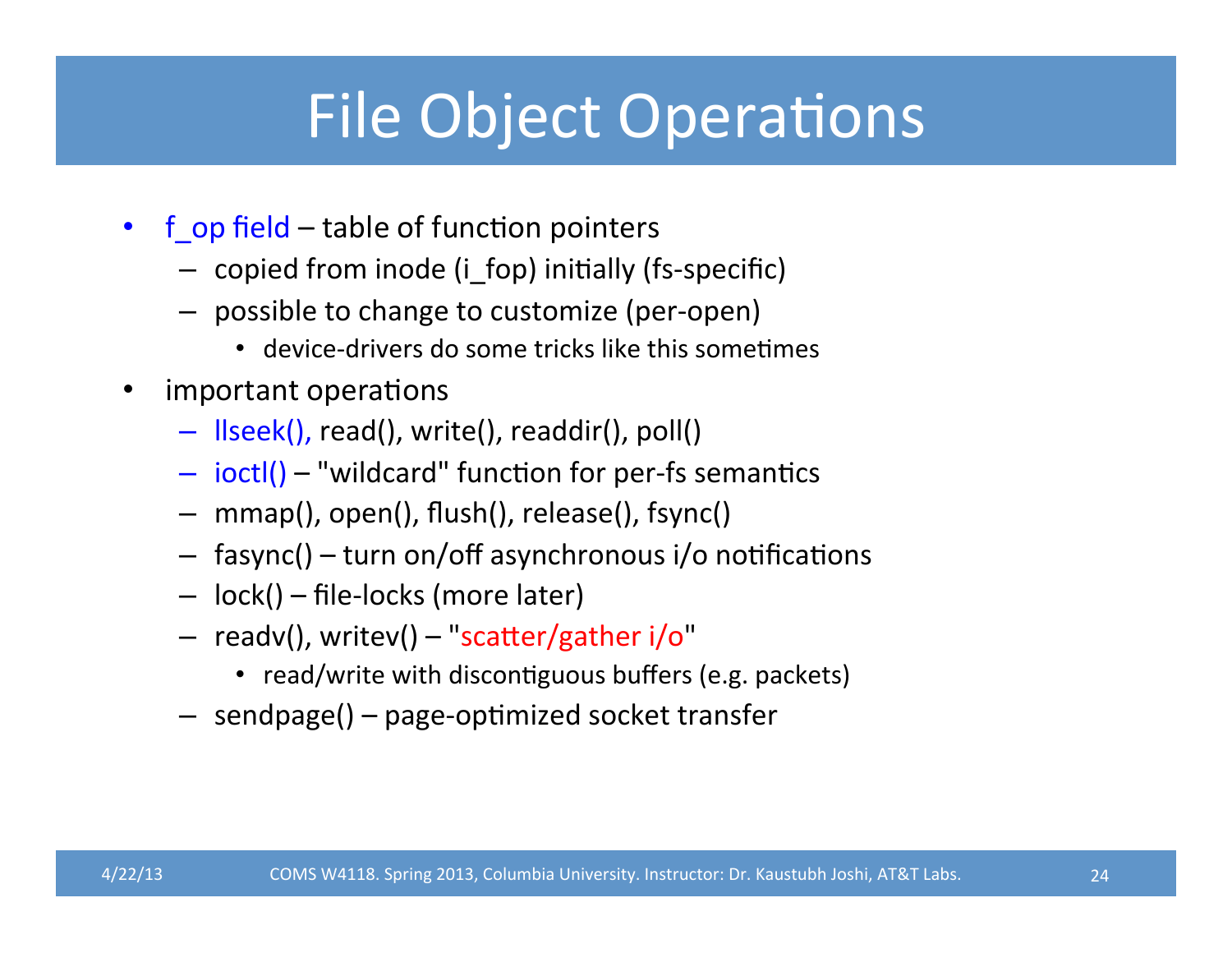### **Dentry**

- abstraction of directory entry
	- $-$  ex: line from  $\vert$ s -l
	- $-$  either files (hard links) or soft links or subdirectories
	- $-$  every dentry has a parent dentry (except root)
	- $-$  sibling dentries  $-$  other entries in the same directory
- directory api: dentry iterators
	- $-$  posix: opendir(), readdir(), scandir(), seekdir(), rewinddir()
	- syscall: getdents()
- why an abstraction?
	- Local filesystems: directories are really files with directory<br>"records"
	- Network filesystems: often have separate directory<br>operations (e.g., NFS, FTP)
	- $-$  Having abstraction allows unification, caching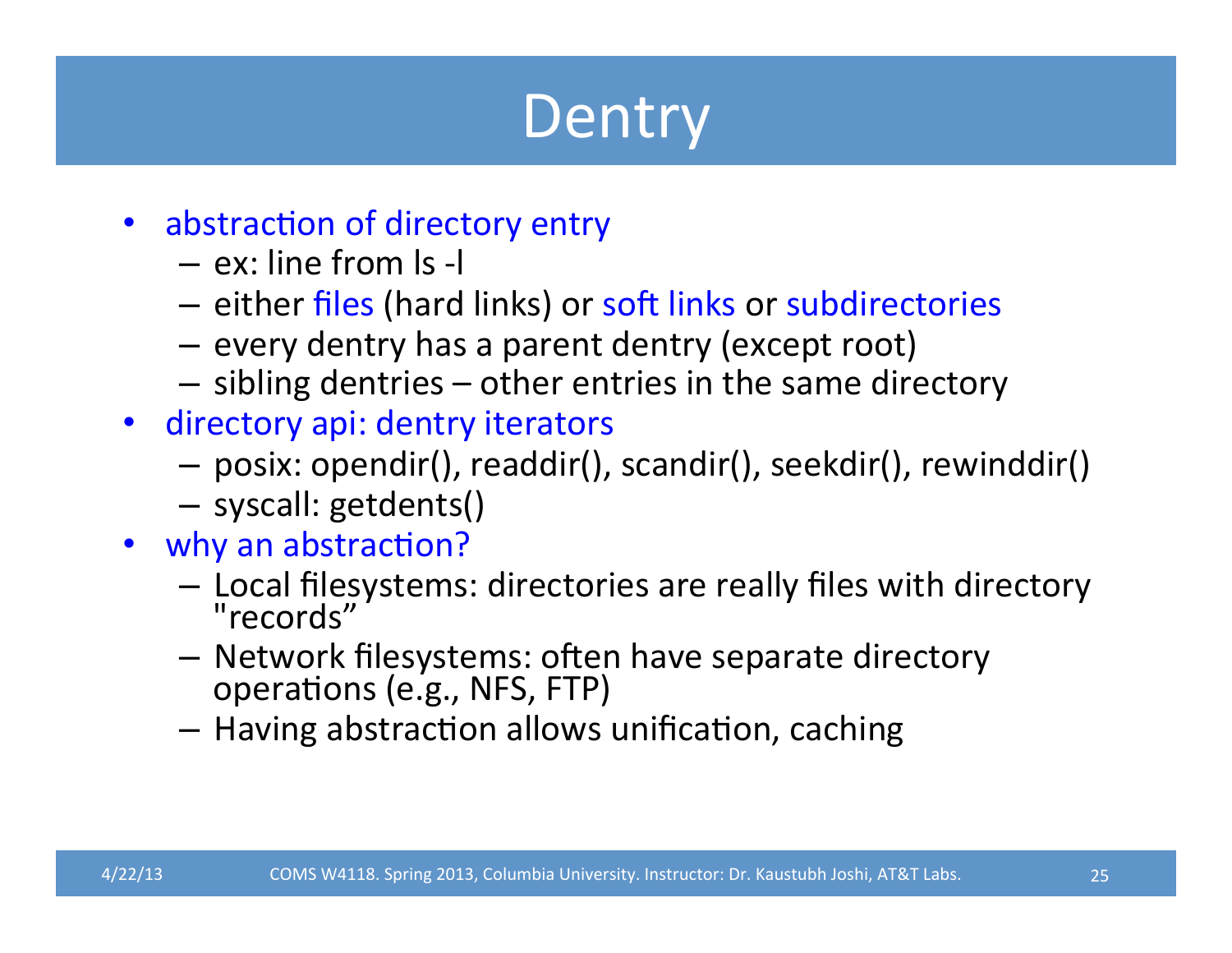## Dentry (continued)

- not-disk based (no dirty bit)
	- $-$  dentry\_cache  $-$  slab cache
- important fields
	- d\_name (qstr), d\_count, d\_flags
	- $-$  d\_inode  $-$  associated inode
	- $-$  d parent  $-$  parent dentry
	- $-$  d child siblings list
	- $-$  d subdirs my children (if i'm a subdirectory)
	- $-$  d\_alias  $-$  other names (links) for the same object (inode)?
	- $-$  d\_lru  $-$  unused state linkage
	- d\_op dentry operations (function pointer table)
	- $-$  d fsdata filesystem-specific data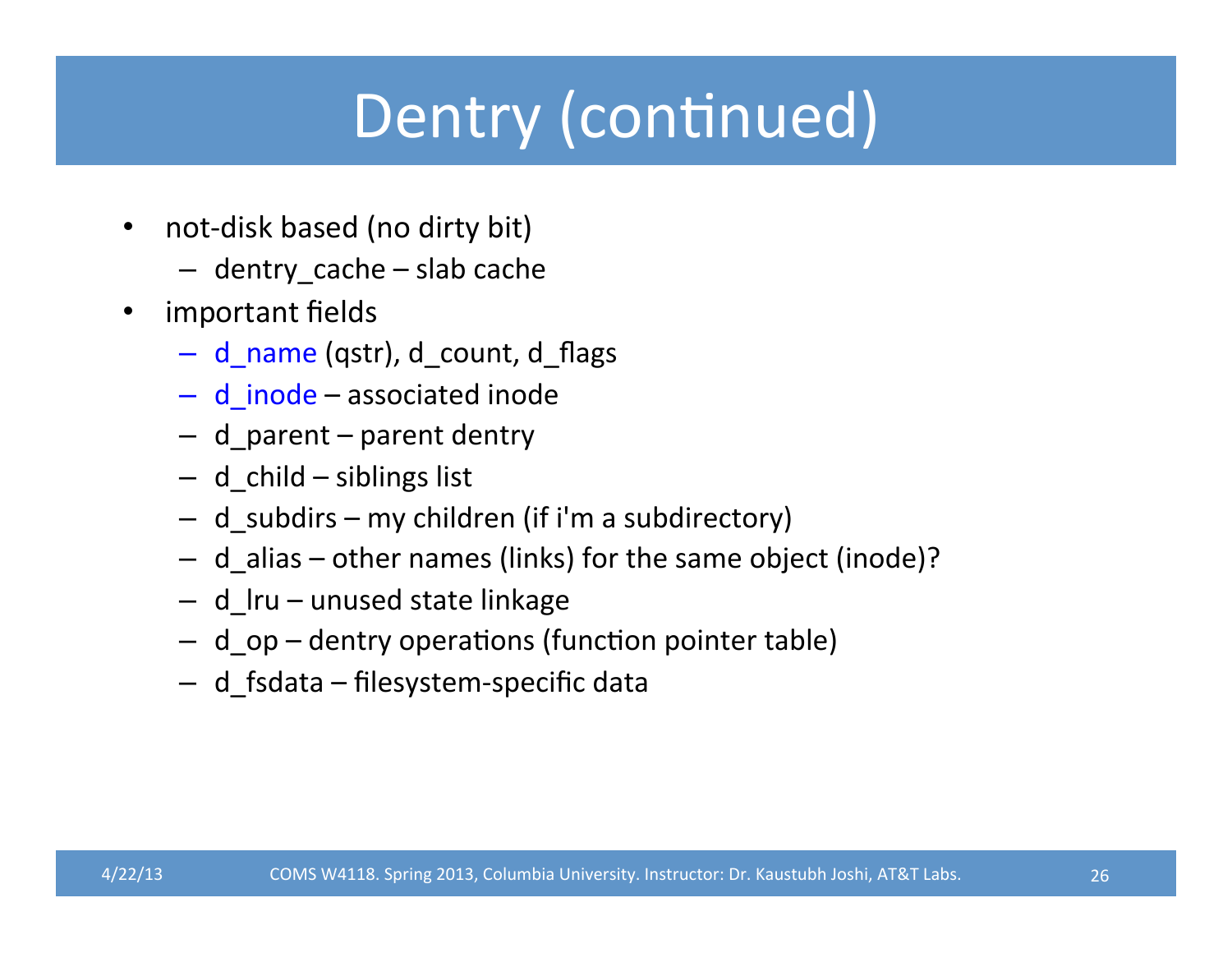### Dentry Cache

- very important cache for filesystem performance
	- every file access causes multiple dentry accesses!
	- example: /tmp/foo
		- dentries for "/", "/tmp", "/tmp/foo" (path components)
- dentry cache "controls" inode cache
	- $-$  inodes released only when dentry is released
- dentry cache accessed via hash table
	- $-$  hash(dir, filename) -> dentry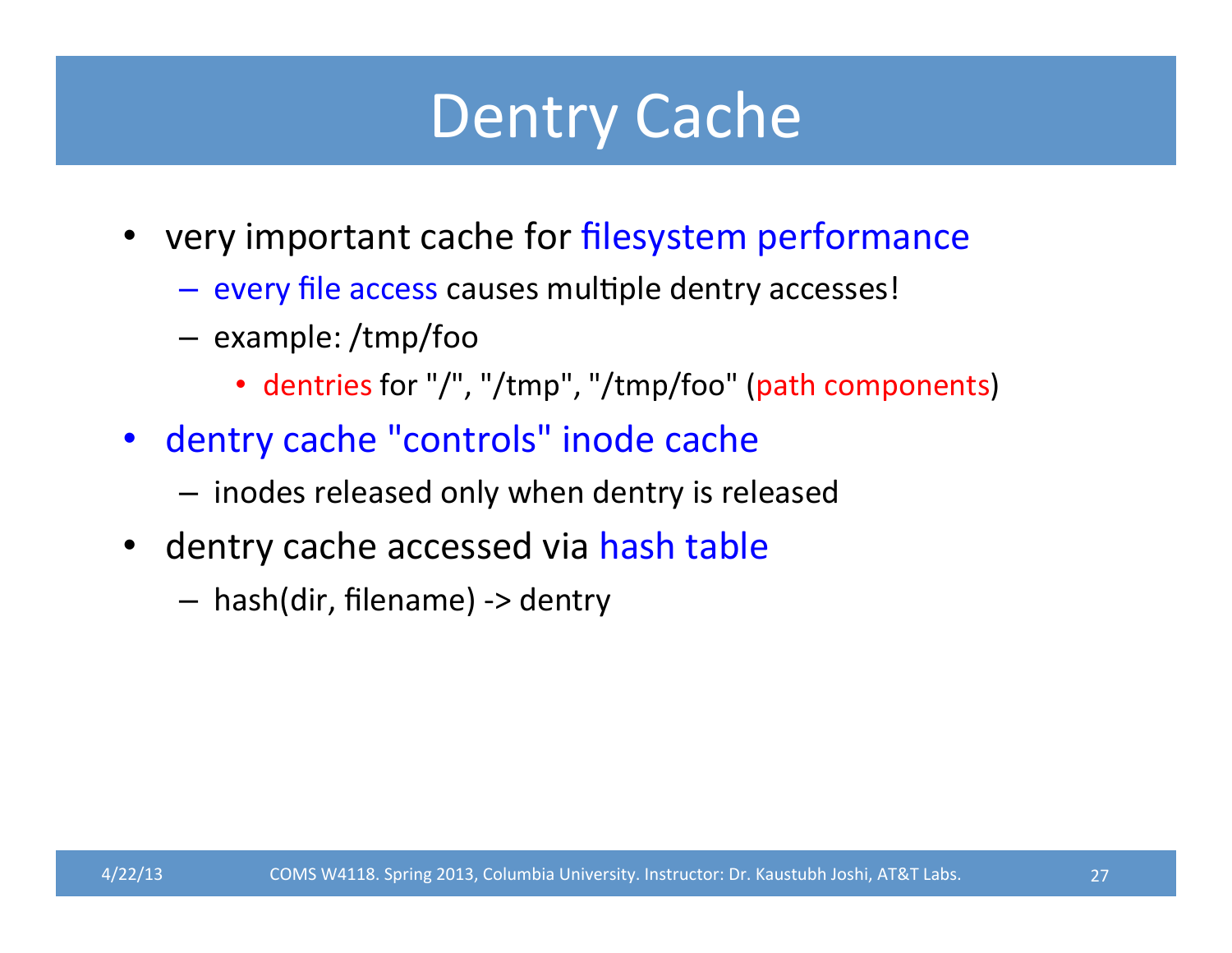### Dentry Cache (continued)

#### • dentry states

- $-$  free (not valid; maintained by slab cache)
- $-$  in-use (associated with valid open inode)
- unused (valid but not being used; LRU list)
- $-$  negative (file that does not exist)
- dentry ops
	- $-$  just a few, mostly default actions
	- $-$  ex: d\_compare(dir, name1, name2)
		- case-insensitive for MSDOS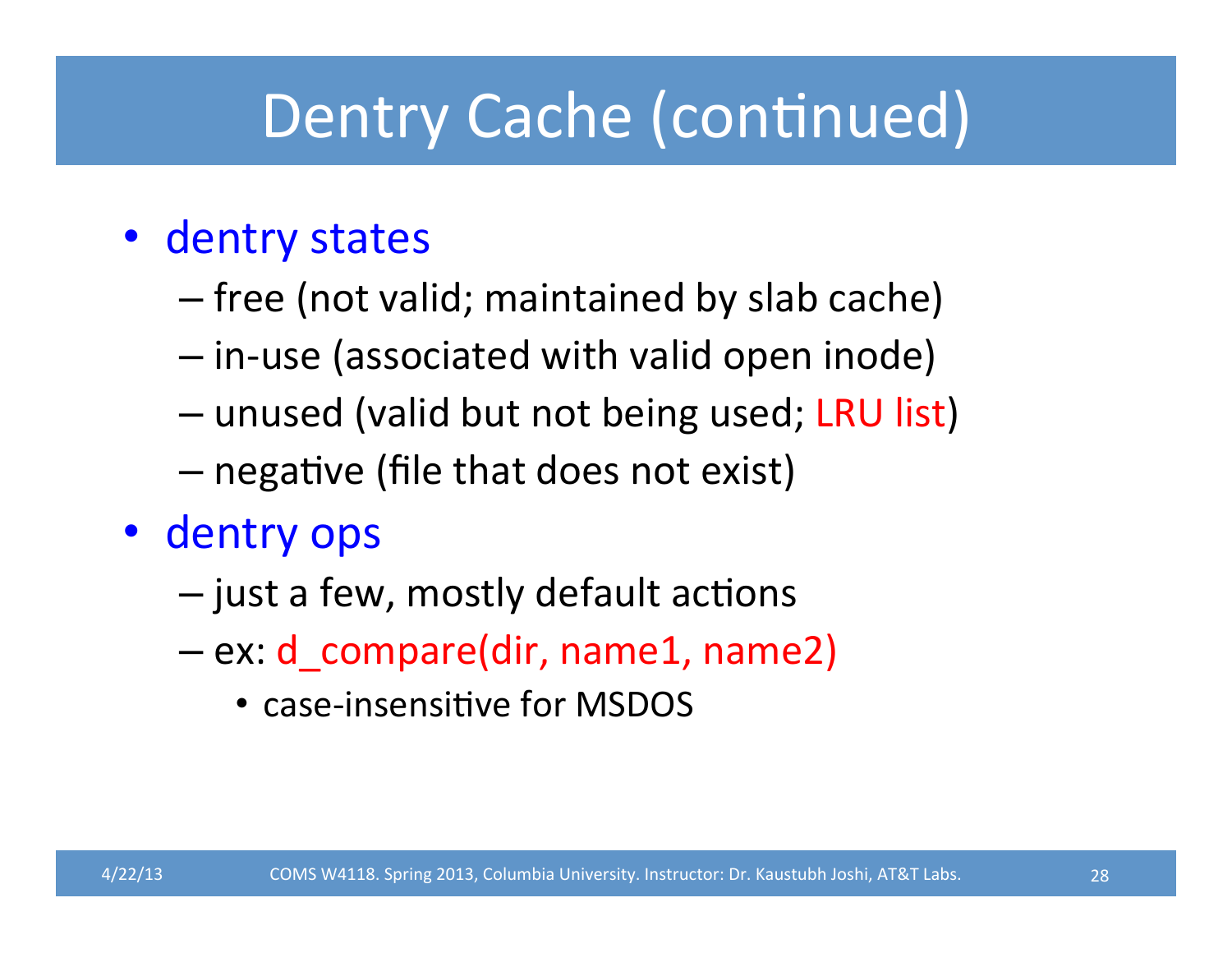### Process-related Files

- current->fs (fs struct)
	- $-$  root (for chroot jails)
	- pwd
	- $-$  umask (default file permissions)
- current->files (files\_struct)
	- $-$  fd[] (file descriptor array  $-$  pointers to file objects)
		- $\cdot$  0, 1, 2 stdin, stdout, stderr
	- originally 32, growable to 1,024 (RLIMIT\_NOFILE)
		- complex structure for growing ... see book
	- close\_on\_exec memory (bitmap)
		- open files normally inherited across exec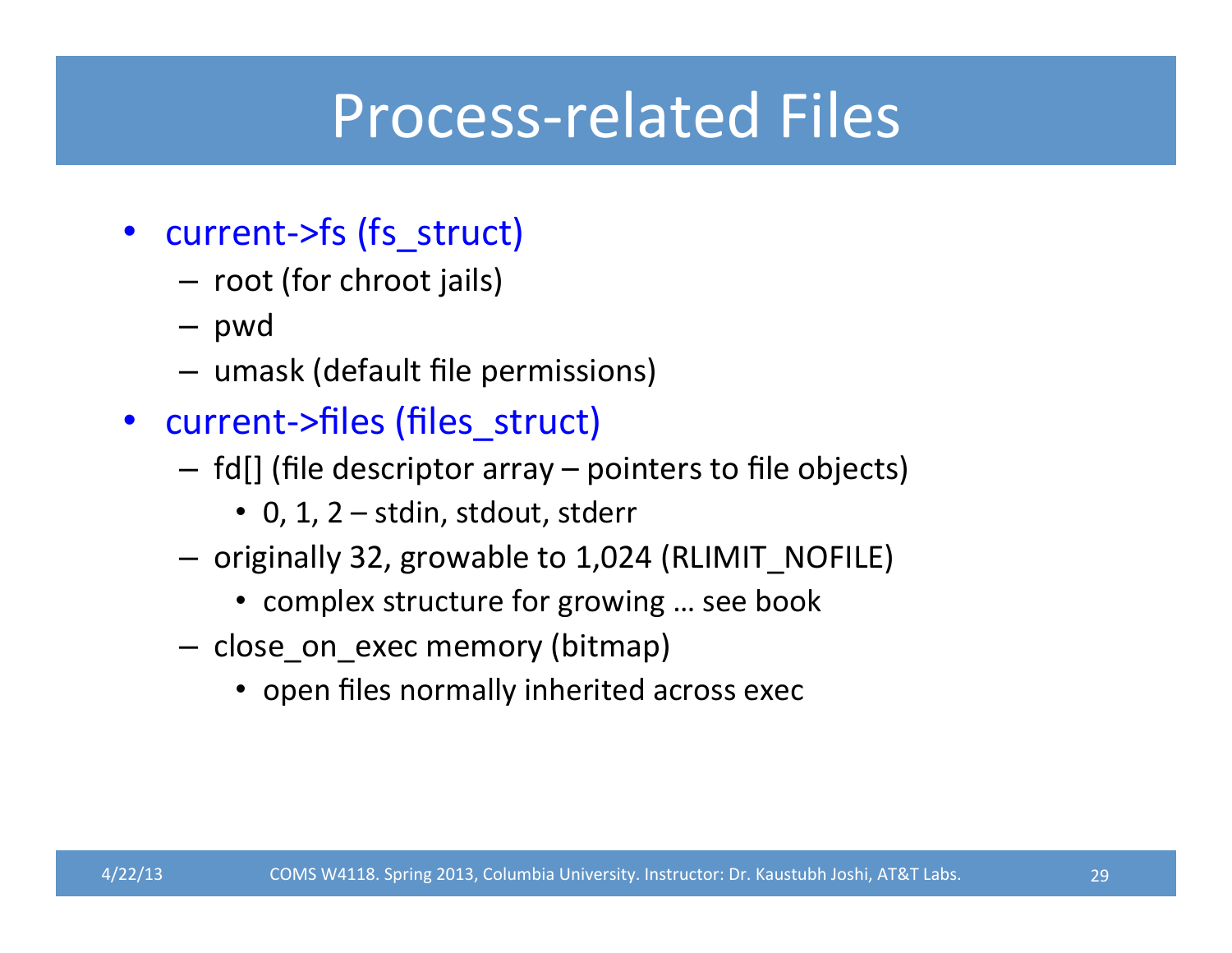### Filesystem Types

- Linux must "know about" filesystem before mount
	- $-$  multiple (mounted) instances of each type possible
- special (virtual) filesystems (like /proc)
	- $-$  structuring technique to touch kernel data
	- examples:
		- /proc, /dev (devfs)
		- sockfs, pipefs, tmpfs, rootfs, shmfs
	- $-$  associated with fictitious block device (major# 0)
		- minor# distinguishes special filesystem types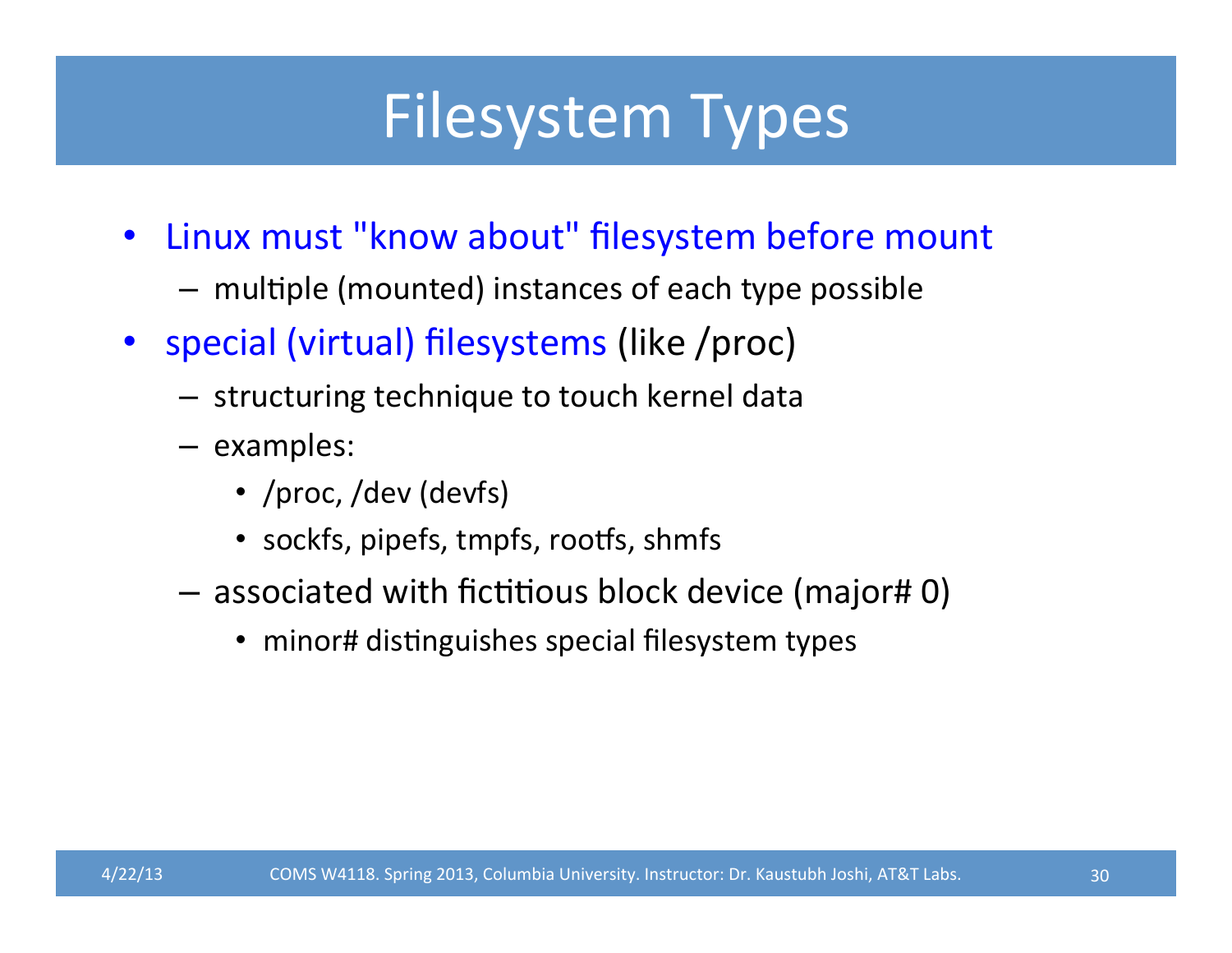### Registering a Filesystem Type

- must register before mount
	- $-$  static (compile-time) or dynamic (modules)
- register filesystem() / unregister filesystem
	- $-$  adds file system type object to linked-list
		- file\_systems (head; kernel global variable)
		- file\_systems\_lock (rw spinlock to protect list)
- file\_system\_type descriptor
	- name, flags, pointer to implementing module
	- $-$  list of superblocks (mounted instances)
	- $-$  read\_super() pointer to method for reading superblock
		- most important thing! filesystem specific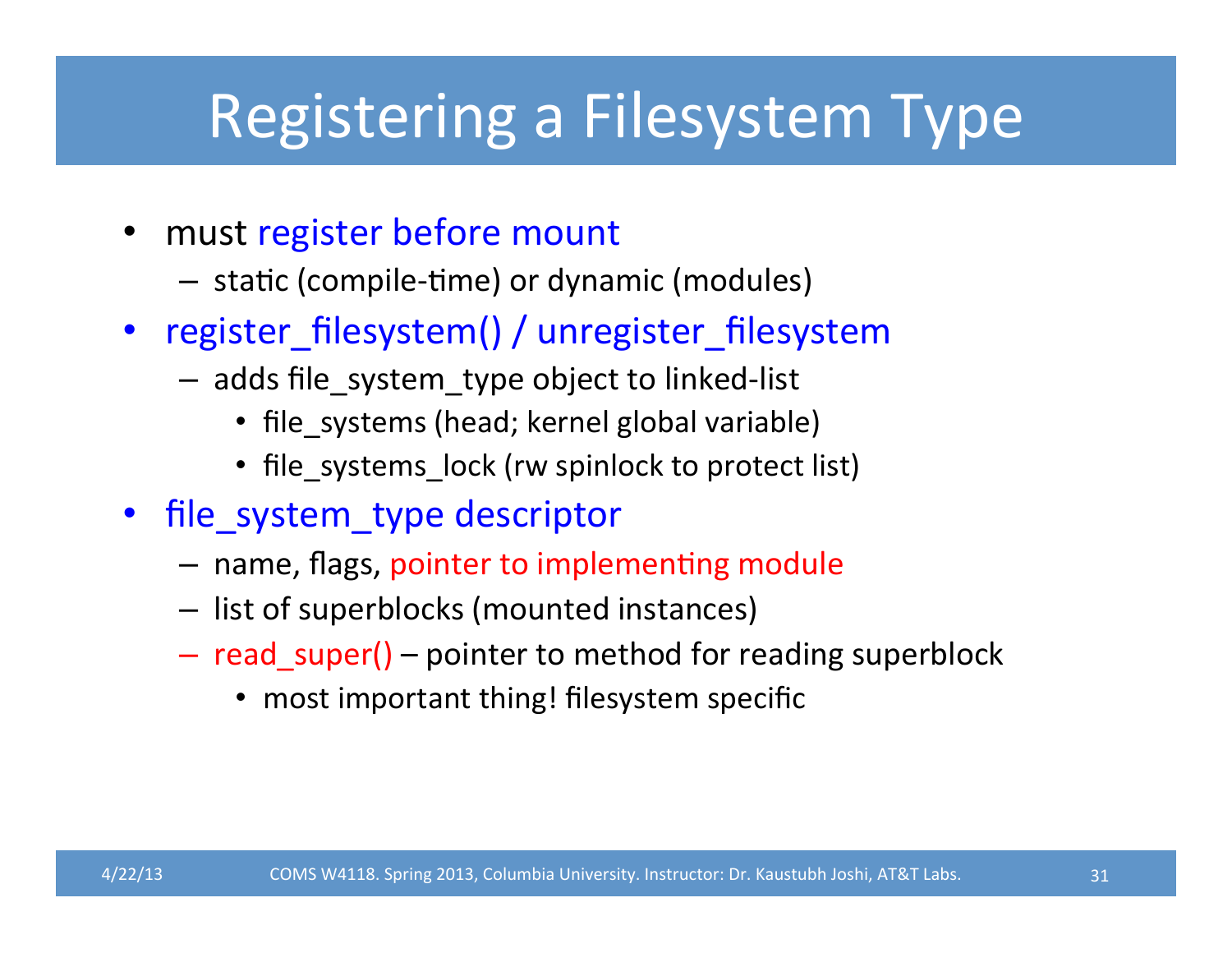### Integration with Memory Subsystem

- The address space structure
	- One per file, device, etc.
	- $-$  Mapping between logical offset in object to page in memory
	- Pages in memory are called "page cache"
	- Files can be large: need efficient data structure
- You don't have to use address space for hw4. Use a simple array to maintain your offset->page mapping.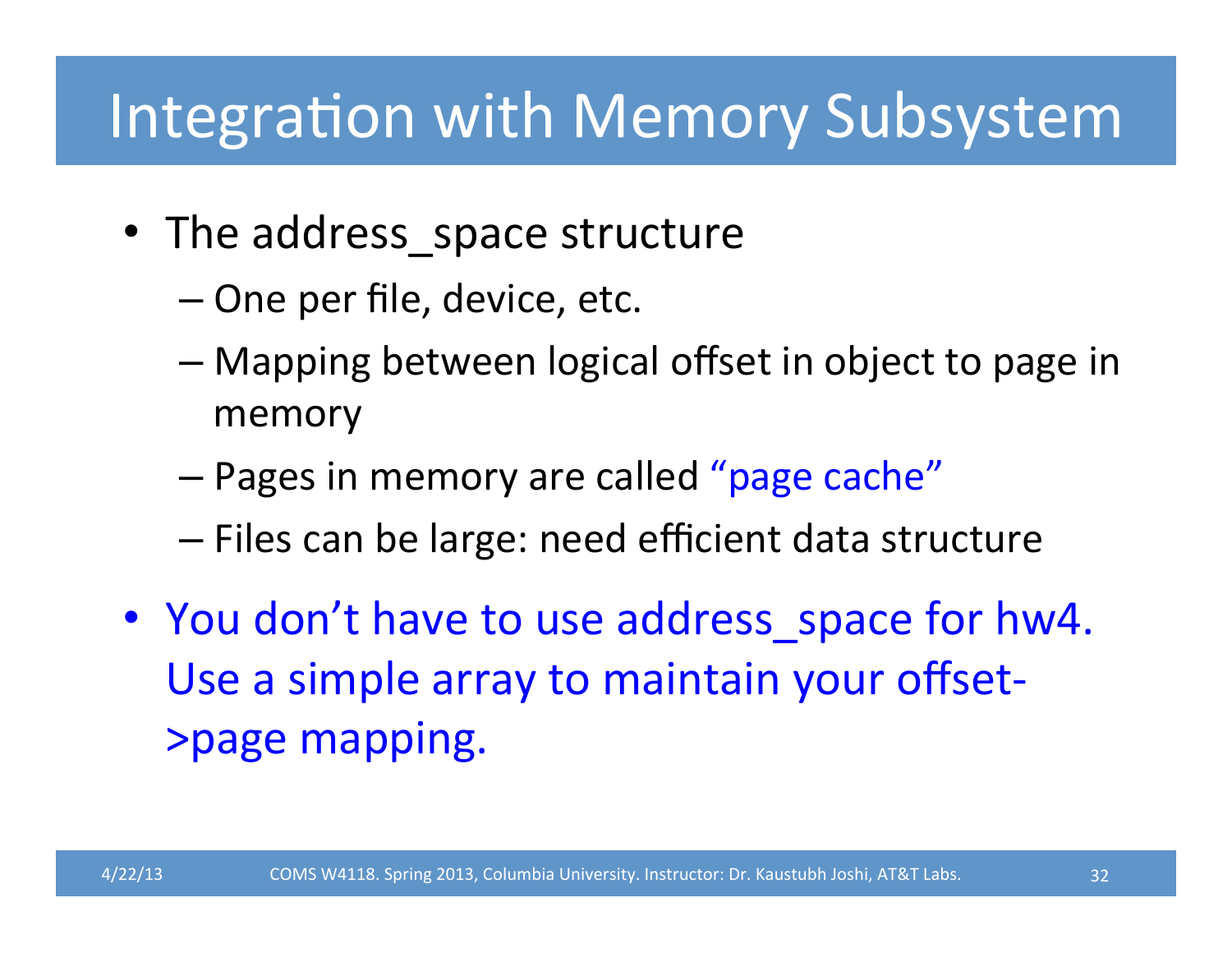#### The address\_space structure

```
struct address space {
       struct inode *host; \overline{\qquad} /* owner: inode, block device */
       struct radix tree root page tree; /* radix tree of all pages */
       spinlock t tree lock; /* and lock protecting it */
      unsigned int immap writable;/* count VM SHARED mappings */
       struct prio tree root i mmap; /* tree of private and shared
mappings */
       struct list head immap nonlinear;/*list VM_NONLINEAR mappings */
       spinlock t immap lock; /* protect tree, count, list */
unsigned long mrpages; \frac{1}{2} /* number of total pages */
       pgoff t writeback index;/* writeback starts here */
       const struct address space operations *a_ops; /* methods */
       unsigned long flags; \frac{1}{2} /* error bits/gfp mask */
       struct backing dev info *backing dev info; /* device readahead, etc */
}
```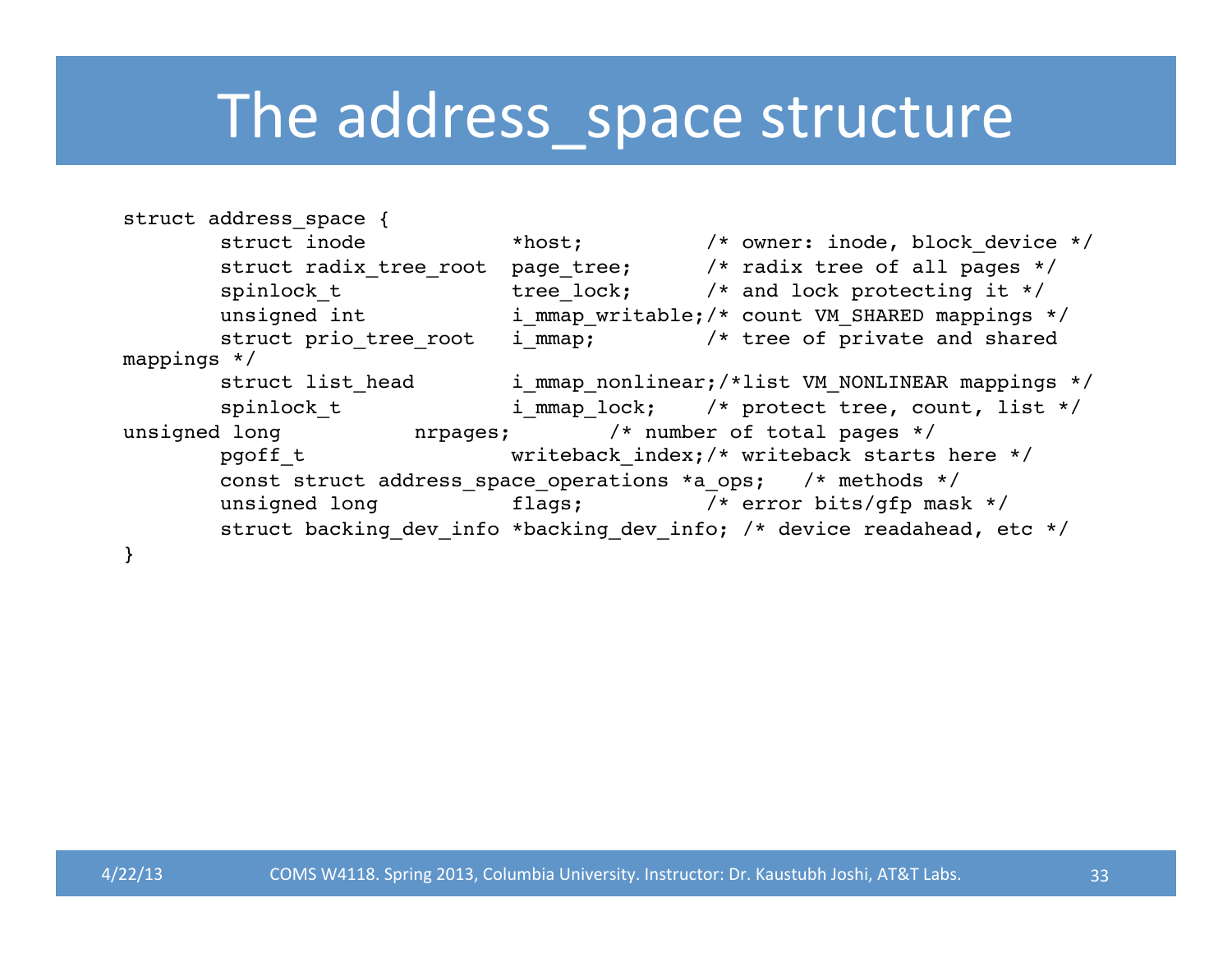#### The Page Cache Radix Tree



4/22/13 COMS W4118. Spring 2013, Columbia University. Instructor: Dr. Kaustubh Joshi, AT&T Labs. 34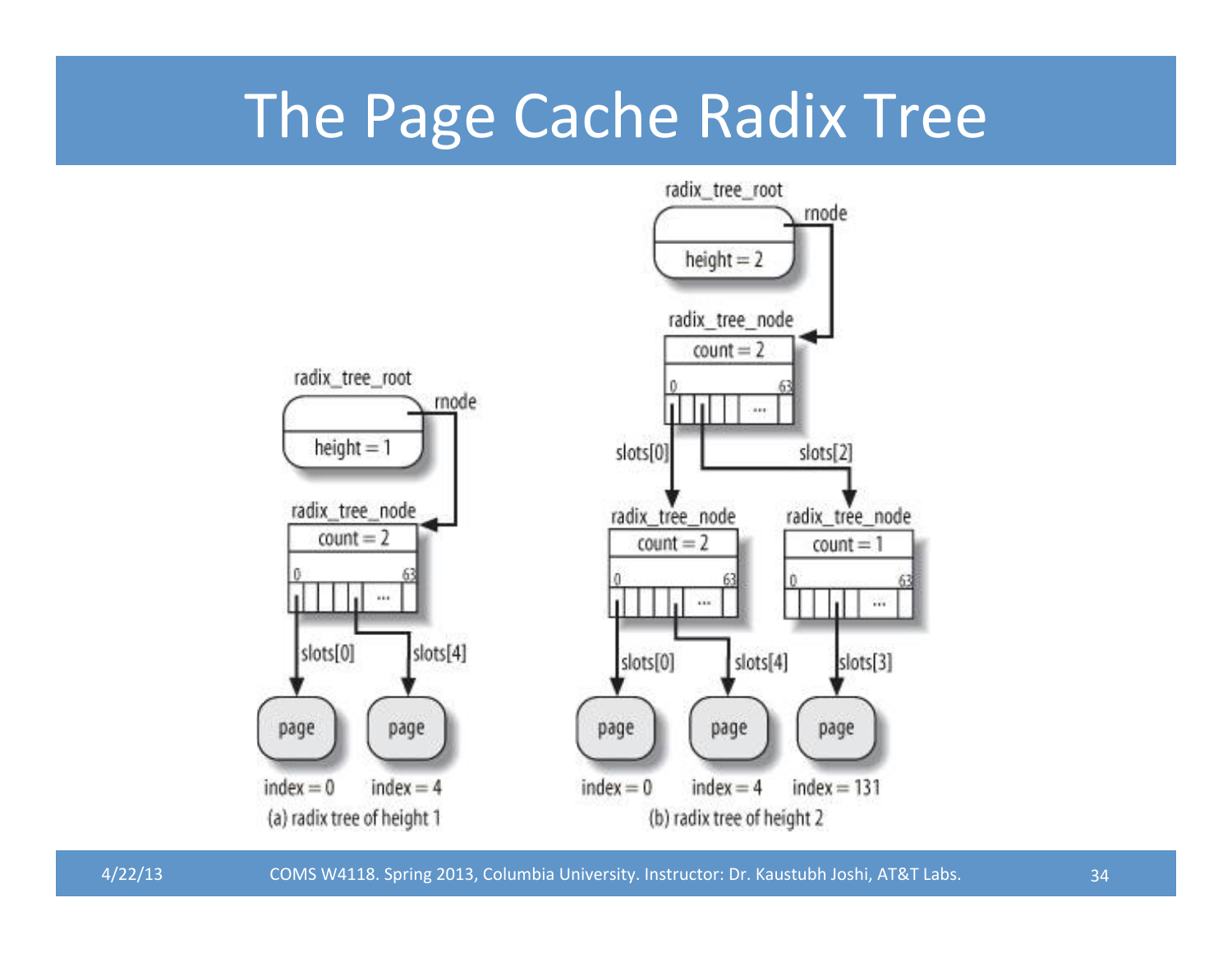#### address\_space\_operations structure

```
struct address space operations {
     int (*writepage)(struct page *page, struct writeback control *wbc);
      int (*readpage)(struct file *, struct page *);
     int (*write begin)(struct file *, struct address space *mapping,
                                loff t pos, unsigned len, unsigned flags,
                                 struct page **pagep, void **fsdata);
     int (*write end)(struct file *, struct address space *mapping,
                                loff t pos, unsigned len, unsigned copied,
                                 struct page *page, void *fsdata);
     sector t (*bmap)(struct address space *, sector t);
     void (*invalidatepage) (struct page *, unsigned long);
}
```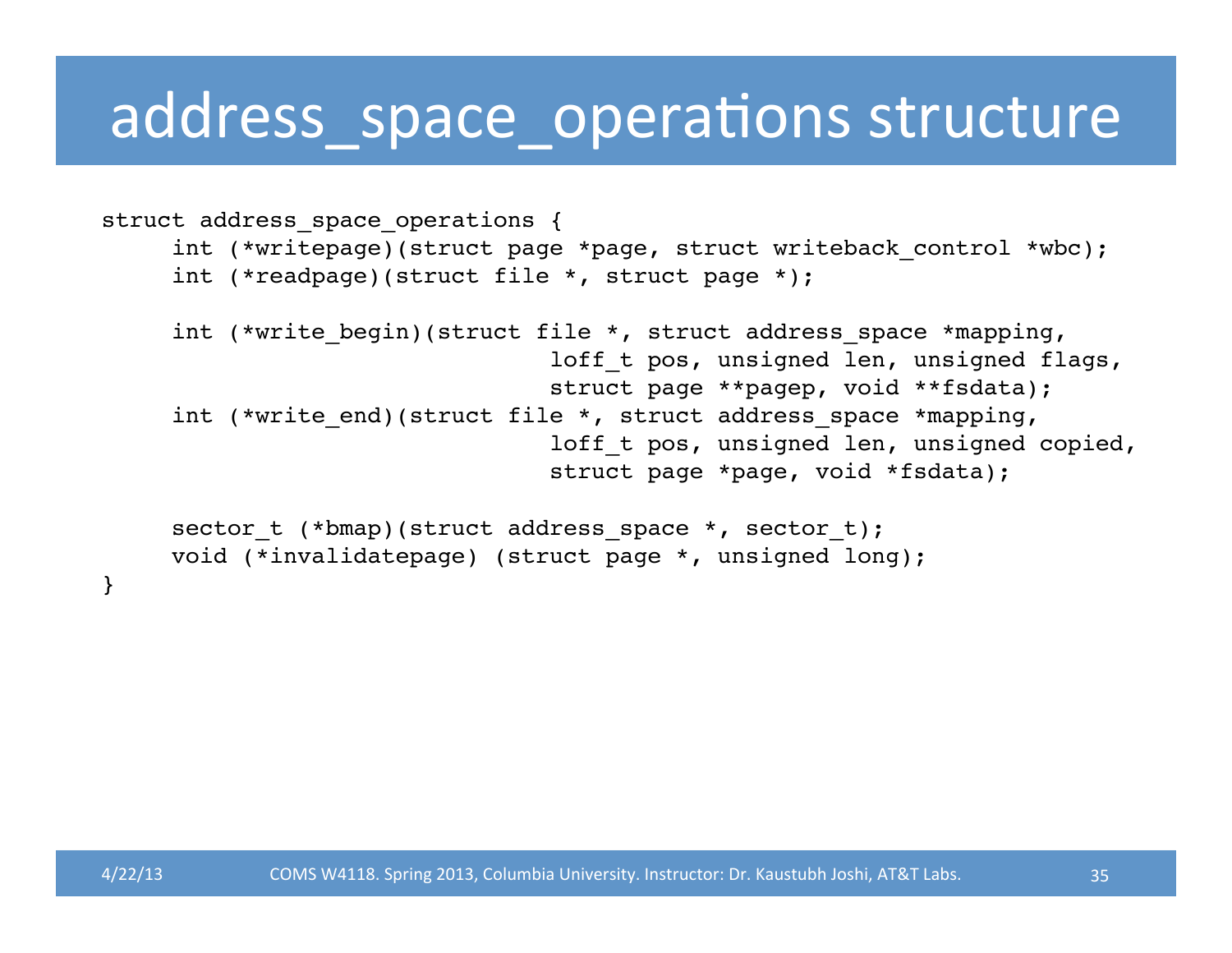### **Buffer Cache Descriptors**

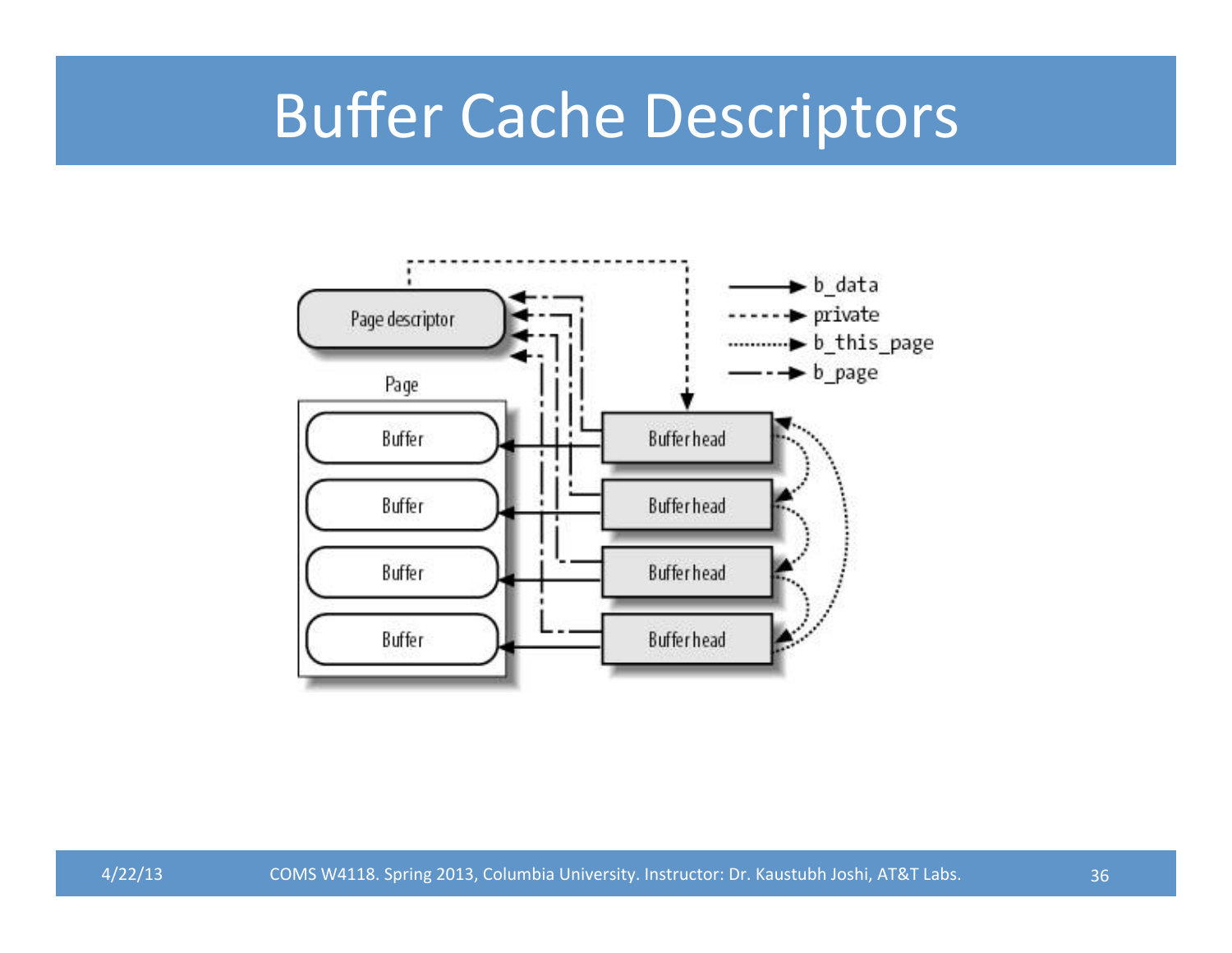### Reverse Mapping for Memory Maps

- Problem: anon vma is good for limited sharing
	- $-$  Memory maps can be shared by large numbers of processes
	- $-$  E.g., libc shared by everyone
	- $-$  I.e., need to do linear search for every eviction
	- $-$  Also, different processes may map different ranges of a memory map into their address space
- Need efficient data structure
	- $-$  Basic operation: given an offset in an object (such as a file), or a range of offsets, return vmas that map that range
	- $-$  Enter priority search trees
	- $-$  Allows efficient interval queries
- Note: you don't need this for hw4. Use anon vma